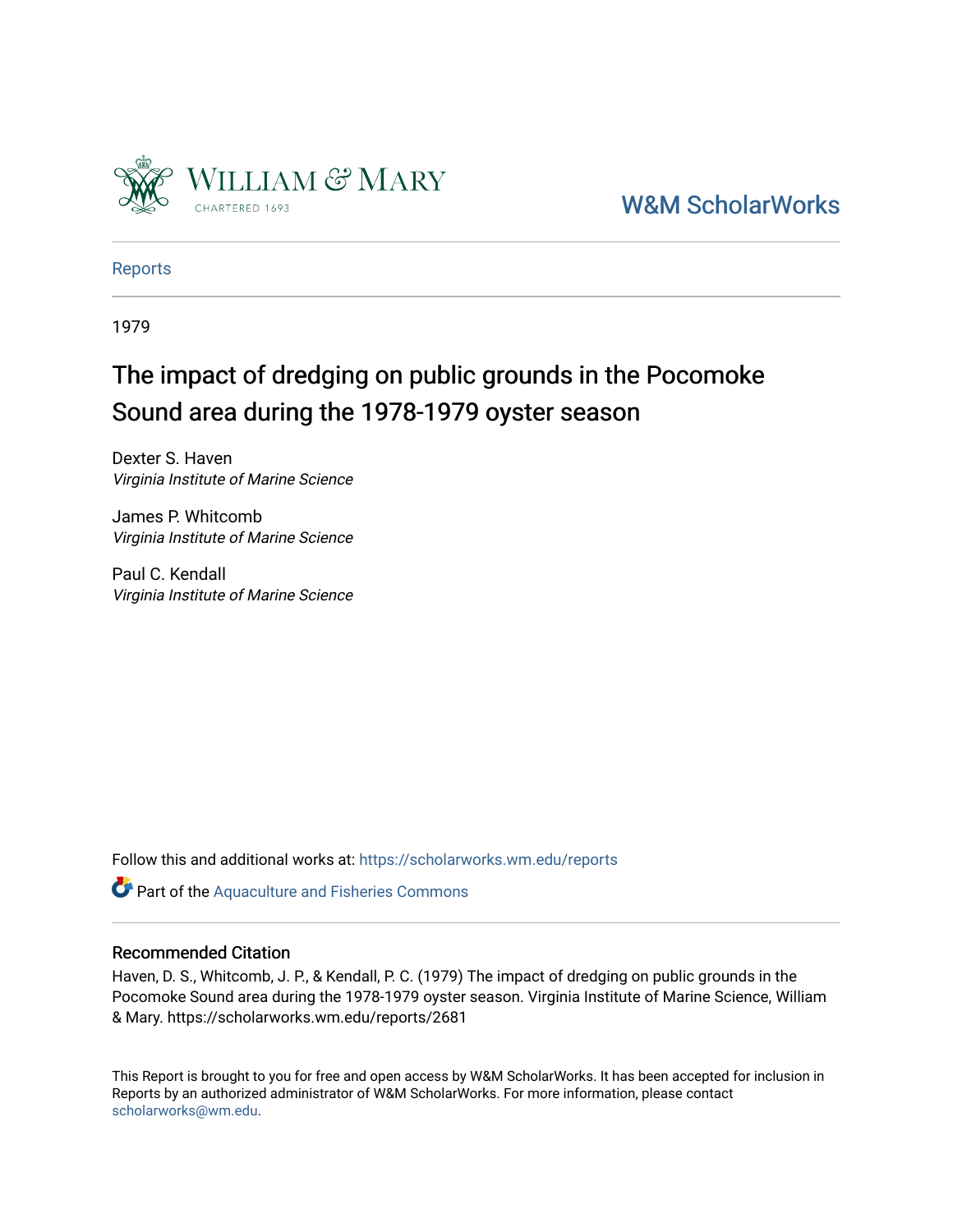$\mathcal{A}$  MVIS ARC;-IIVESArchives • \11\/Vl~  $\mathbb{R}^+$ \_<br>৪৯০  $\sqrt{2}$  $H312-$ 1979

> The Impact of Dredging on Public Grounds in the Pocomoke Sound Area During the 1978-1979 Oyster Season.

 $\frac{1}{2}$ 

by

Dexter s. Haven, James P. Whitcomb, and Paul c. Kendall

Virginia Institute of Marine Science and School of Marine Science, College of William and Mary Gloucester Point, Virginia 23062

August, 1979

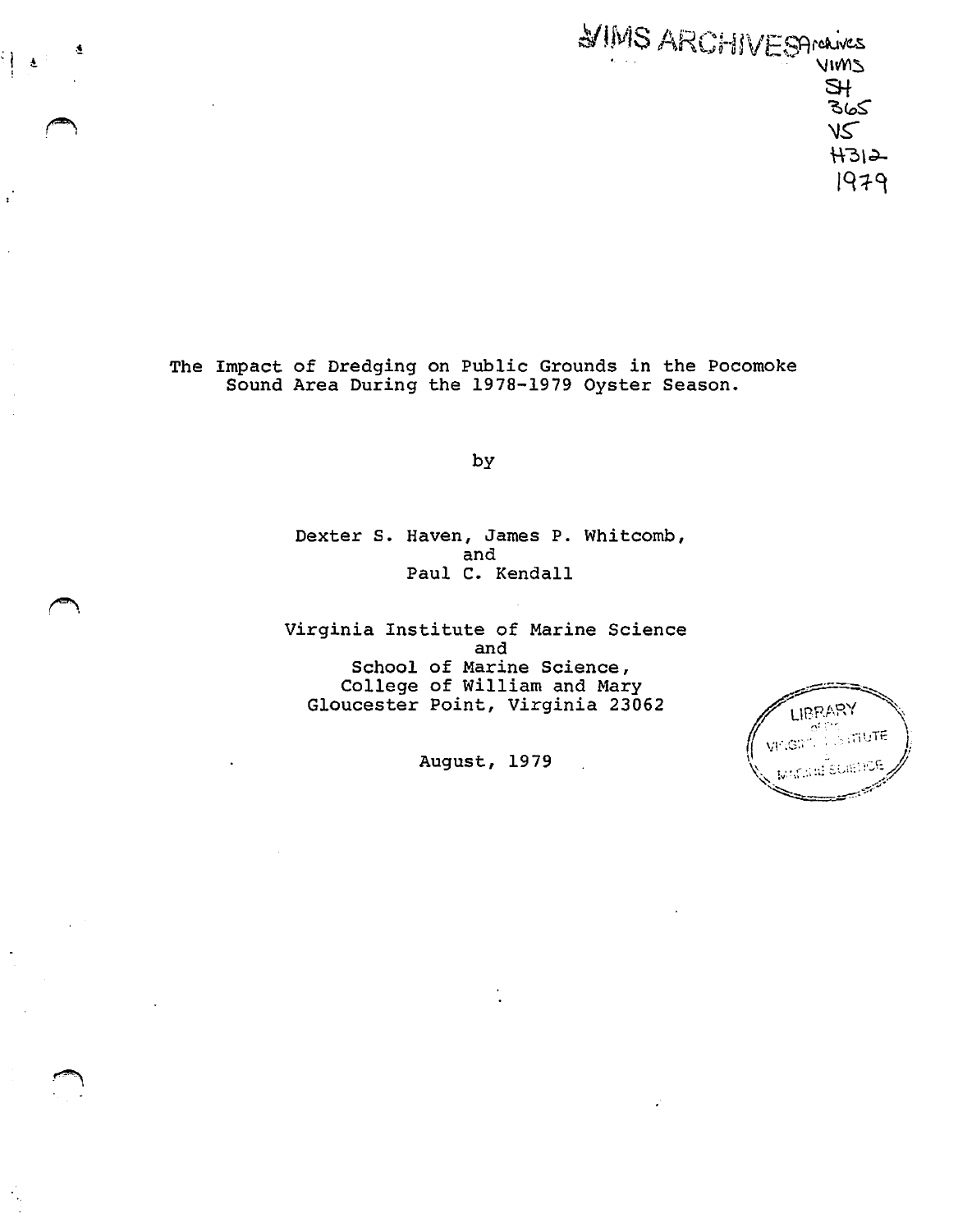#### INTRODUCTION

'i

The areas opened to dredging in Pocomoke Sound by the Virginia Marine Resources Commission (VMRC} were studied by the Virginia Institute of Marine Science (VIMS} to determine the effects of dredging upon the oyster populations.

Samples of the bottom were taken during October and November 1978 by patent tongs on public grounds #13, 14, 15, 17, 18 and 19. An equal number of samples were taken at the same stations in July 1979. The location and extent of the public grounds in Pocomoke Sound in the dredging area are shown in Figure 1.

The basis for our sampling program were charts prepared by VIMS of the Baylor Grounds in the Pocomoke Sound area. The mapping phase of this study, completed in the fall 0£ 1978, delineated areas of oyster rock, mudshell, sand-shell, sand, mud, and buried shell in respect to the bounds of the Baylor Grounds.

A final report containing all the data collected in the study will follow.

#### **METHODS**

#### How the bottom samples were collected

Samples of the substrate were taken with hydraulically operated patent tongs which collected 7.29 sqµare feet of bottom

 $-1 -$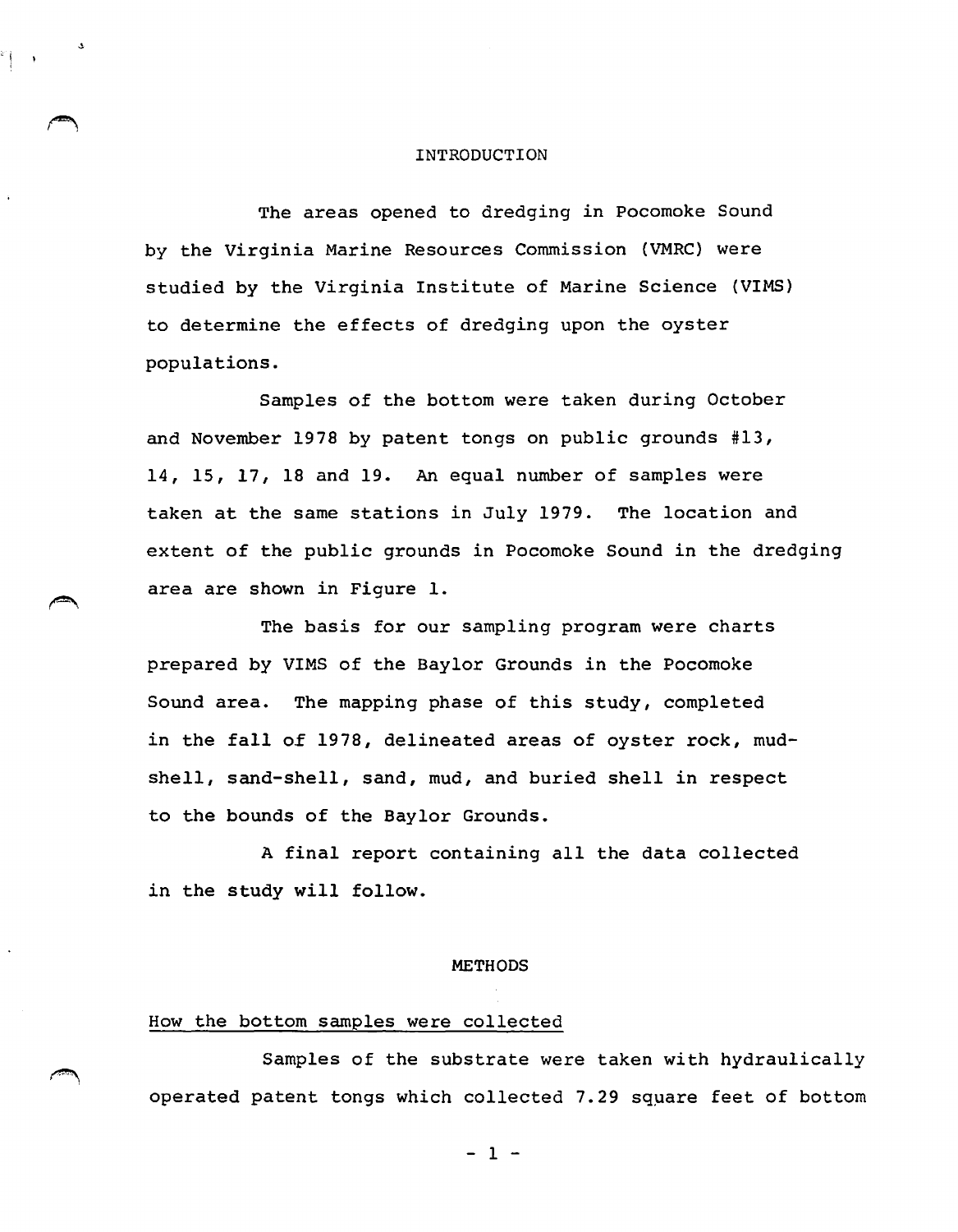

Figure 1. Areas of Baylor Ground in Pocomoke Sound.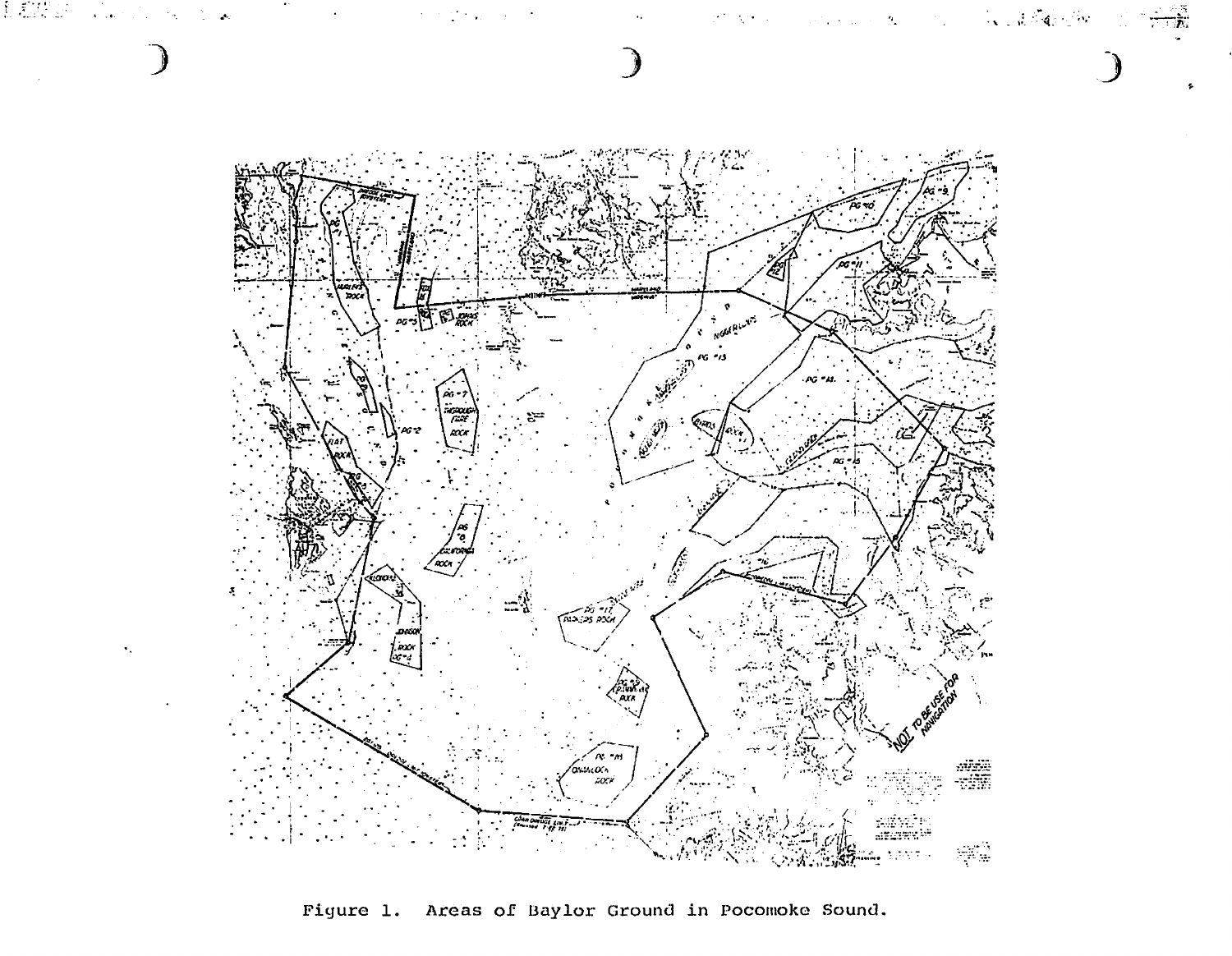to a depth of four to five inches. During the two year study a total of 1342 samples were collected. Areas selected for sampling were representative zones found to have surface shell and/or oysters during the Baylor bottom study. A few samples were taken in areas of sand or mud. Therefore, the data were tabulated in two manners.

- 1. All samples taken on or in the immediate vicinity of shelly bottoms;
- 2. Only those samples collected from areas which the VIMS Baylor bottom study showed as oyster rock, mud-shell, or sand-shell areas.

The bottom samples were collected with patent tongs in a grid pattern along transects and at stations whose exact position relative to the rocks and latitude and longitude was established by Teledyne Hastings-Raydist. Figure 2 shows the sampling pattern and sampling density on one of the representative areas surveyed. Areas of shelly bottom on the other public grounds (see Figure 1) were sampled using a similar grid pattern.

#### Frequency of sampling

On public grounds #13 and #14 the transects were 400 feet apart and the stations were every 400 feet on the shelled areas. On public ground #15 the stations were

 $-3 -$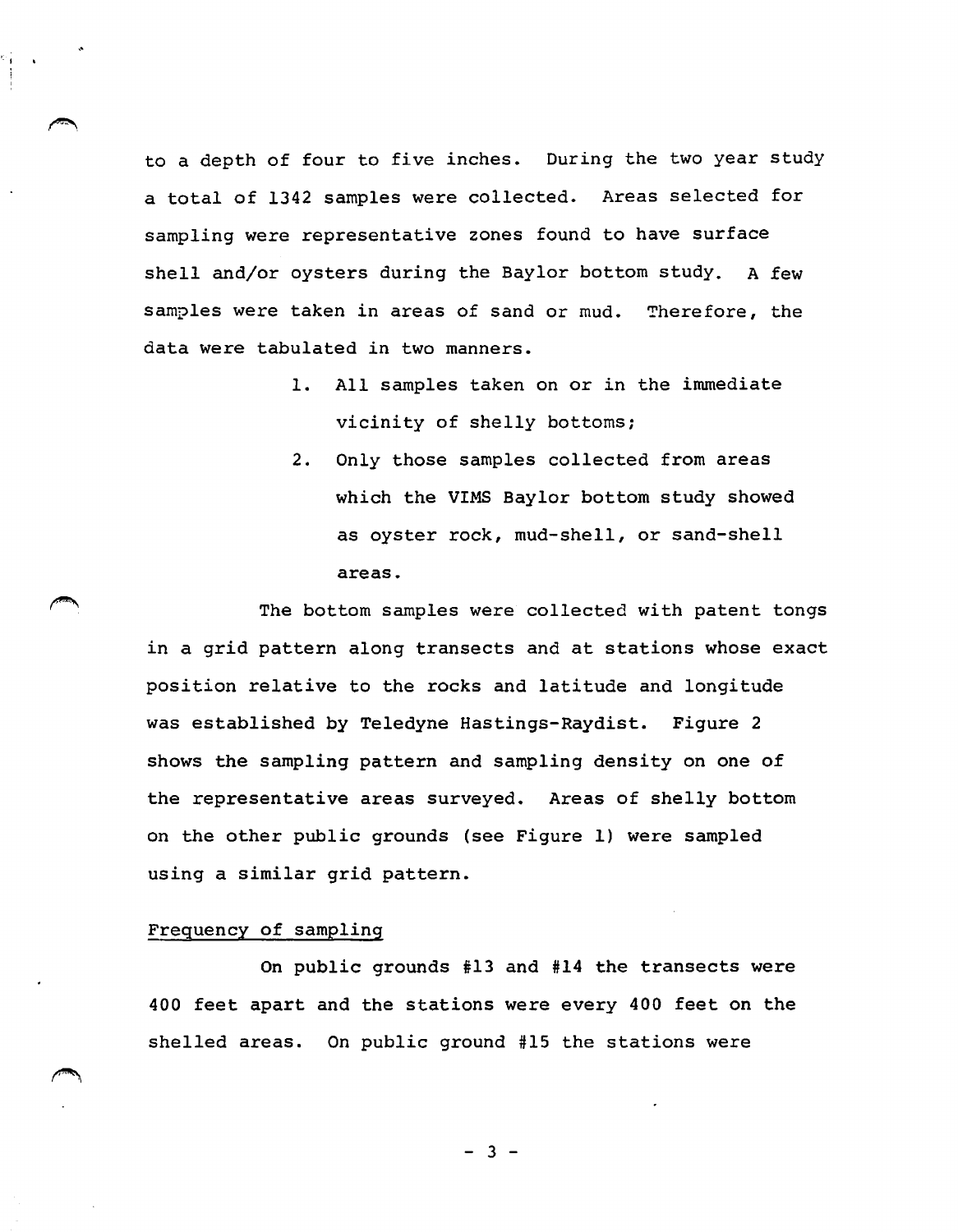

Figure 2. Stations where patent tong samples were taken in 1978 and 1979 on P.G. #15 in Pocomoke Sound.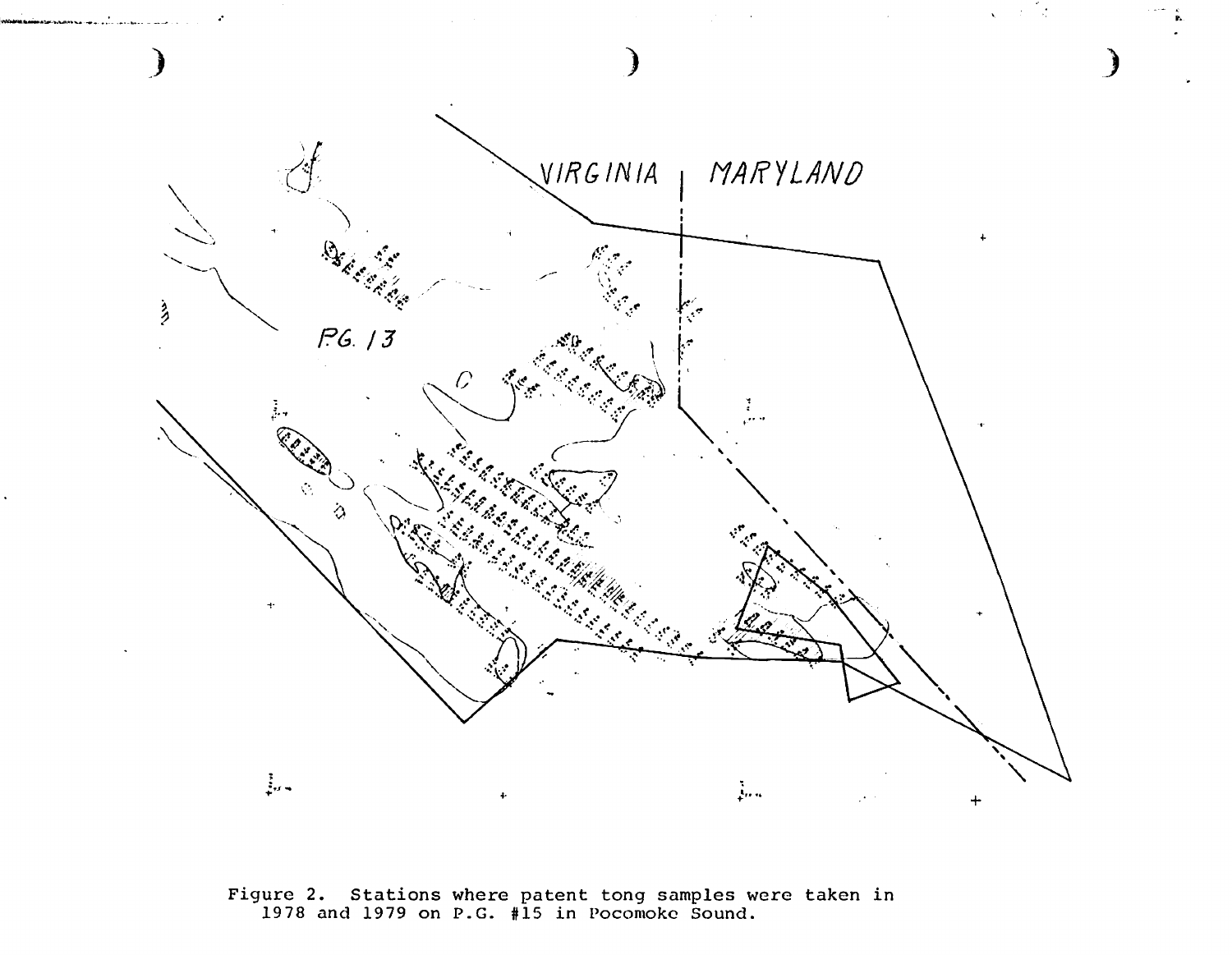similarly spaced on selected shelled areas. On public grounds #17, 18 and 19 the transects were 800 feet apart but the stations along the transects were located every 400 feet. Public grounds #18 and 19 as shown by the Baylor Ground study had only a small amount of surface shell. Therefore, the numbers of samples collected here was relatively small.

#### Tabulation of data

The material collected in each grab of the patent tongs was examined in the field and the following data tabulated: numbers of large and small oysters, volumes of small oysters (qts), volume of shells (qts), and percentage of total shells which were at or on the surface. Using these data on density were expressed two wavs:

- 1. Total number of market oysters (over 3 inches) and small oysters (less than 3 inches) collected by the patent tong *in* 1978 compared to numbers collected in 1979 at the same locations.
- 2. The estimated density of oysters and shell in terms of bushels per acre.

These data are sub-divided into:

1. All samples for 1978 and 1979 on or adjacent to bottoms classed as oyster rock, mud-shell

- 5 -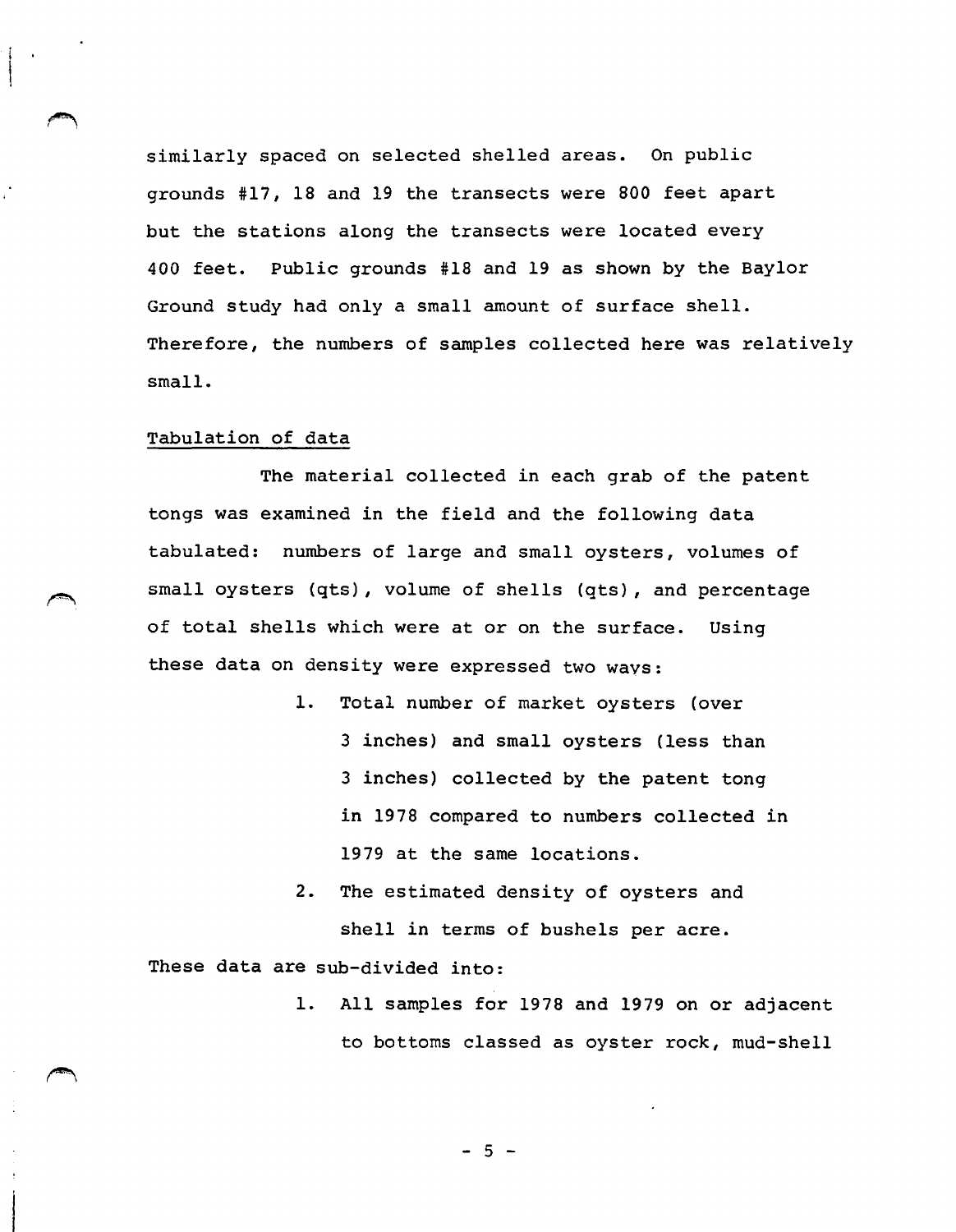or sand-shell. A few of these samples come from mud or sandy bottoms, but they were in close proximity to the shell areas (671 samples each year).

- 2. All samples for 1978 and 1979 from bottoms classed as rock, mud-shell or sand-shell during the Baylor bottom study (620 samples each year).
- 3. Only those samples for 1978 and 1979 from bottoms classed as oyster rock in our Baylor Ground study (159 samples each year).

Calculations are based on the area covered by the patent tong grab (7.29  $\text{ft}^2$ ), the average number of oysters that make up 50 qts of oysters and total shell quarts of shell divided by 50 to determine bushels of shell. The average oyster count per bushel in 1978 was 195; and, oysters per bushel in 1979 was 198.

To evaluate setting (recruitment) during the 1978 season, shellstrings were maintained at eight representative stations in Pocomoke Sound during the setting season. The strings were changed weekly by the VMRC and examined by VIMS for attached spat. The results were tabulated for each station as the sum of the average weekly set for the entire season (total seasonal set).

- 6 -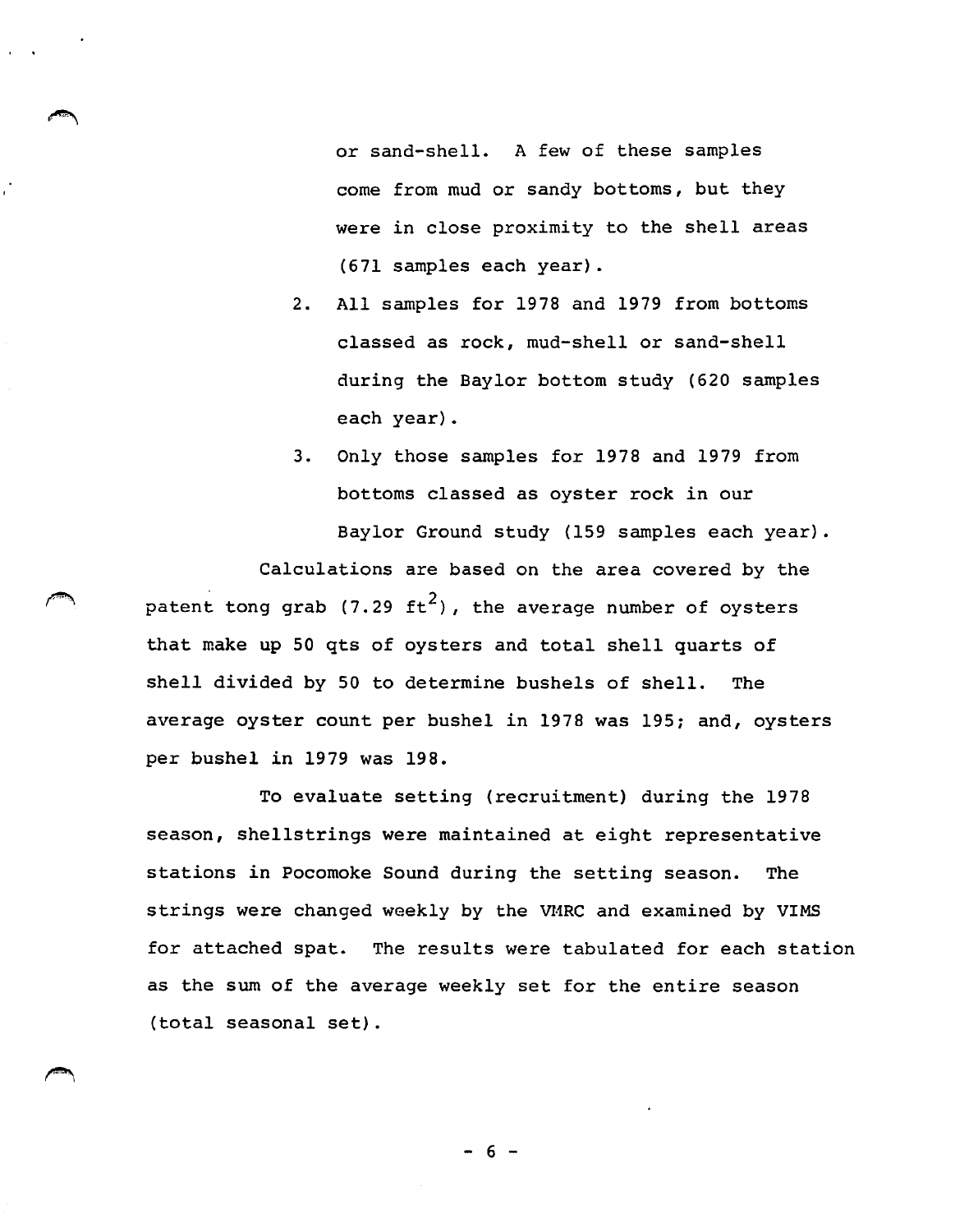In March, 1979, six bottom samples were dredged by the VMRC for VIMS at representative locations in Pocomoke Sound. This material was examined for 1978 spat, numbers of large and small oysters, numbers of shell and numbers of "boxes" (hinged valves). Data are expressed in terms of number of shells, oysters, or spat per bushel.

#### **RESULTS**

#### Introduction

As will be shown in the following pages, there has been a decline in numbers of market-sized and small oysters as collected by patent tongs on most of the areas classed as oyster rock, mud-shell or sand-shell areas. The numbers are based on quantitative samples taken at the same station in 1978 and 1979. We interpret the changes to indicate an overall decline in oyster density during the dredging season.

## A decline in oyster number - all patent tong grabs

As stated in methods, patent tong grabs were collected on areas classed as shelly bottom, oyster rock, mud-shell or sand-shell bottoms. In 143 instances, the sampling pattern intentionally extended beyond areas with shell on to barren sandy or mud bottoms. These data were useful in proving the validity of our defination of shelly

 $7<sup>-1</sup>$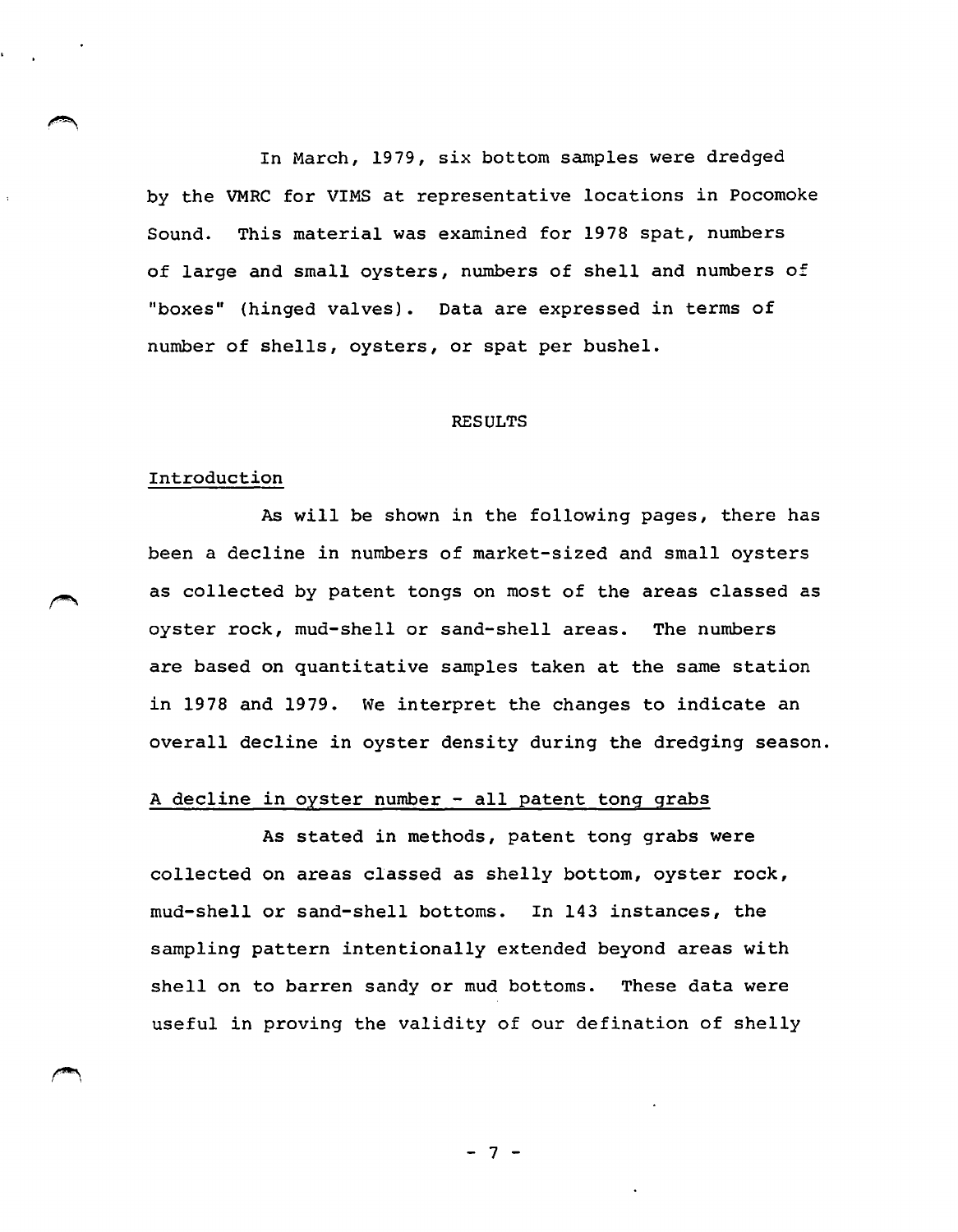bottom. These data are summarized in the Appendix (Tables <sup>A</sup> and B). It is sufficient here to state that when all samnles are considered there was a definite decline in numbers of market and small oysters during the dredging season on most of the public grounds.

### A decline in oyster number - areas classed as oyster rock, mud-shell or sand-shell bottoms according to the 1978 Baylor Ground study

These data show a decided decline in oyster density from 1978 to 1979. In most instances, this decline was caused by declines in both the numbers of small oysters and in market-sized oysters. These changes, of course, were reflected in declines in total numbers. The changes shown *in* Table 1 are as follows:

- 1. Small oyster number declined from 21% to 76% on P.G. #13, 14, 15 and 17.
- 2. Market oyster number declined from 6% to 29% on P.G. #13, 14 and 17. On P.G. #15 number of market oysters showed a 24% increase, but as shown below, total count at the station declined.
- 3. Total count (market plus small oysters) declined from 6% to 58% on P.G. #13, 14, 15 and 17.

- 8 -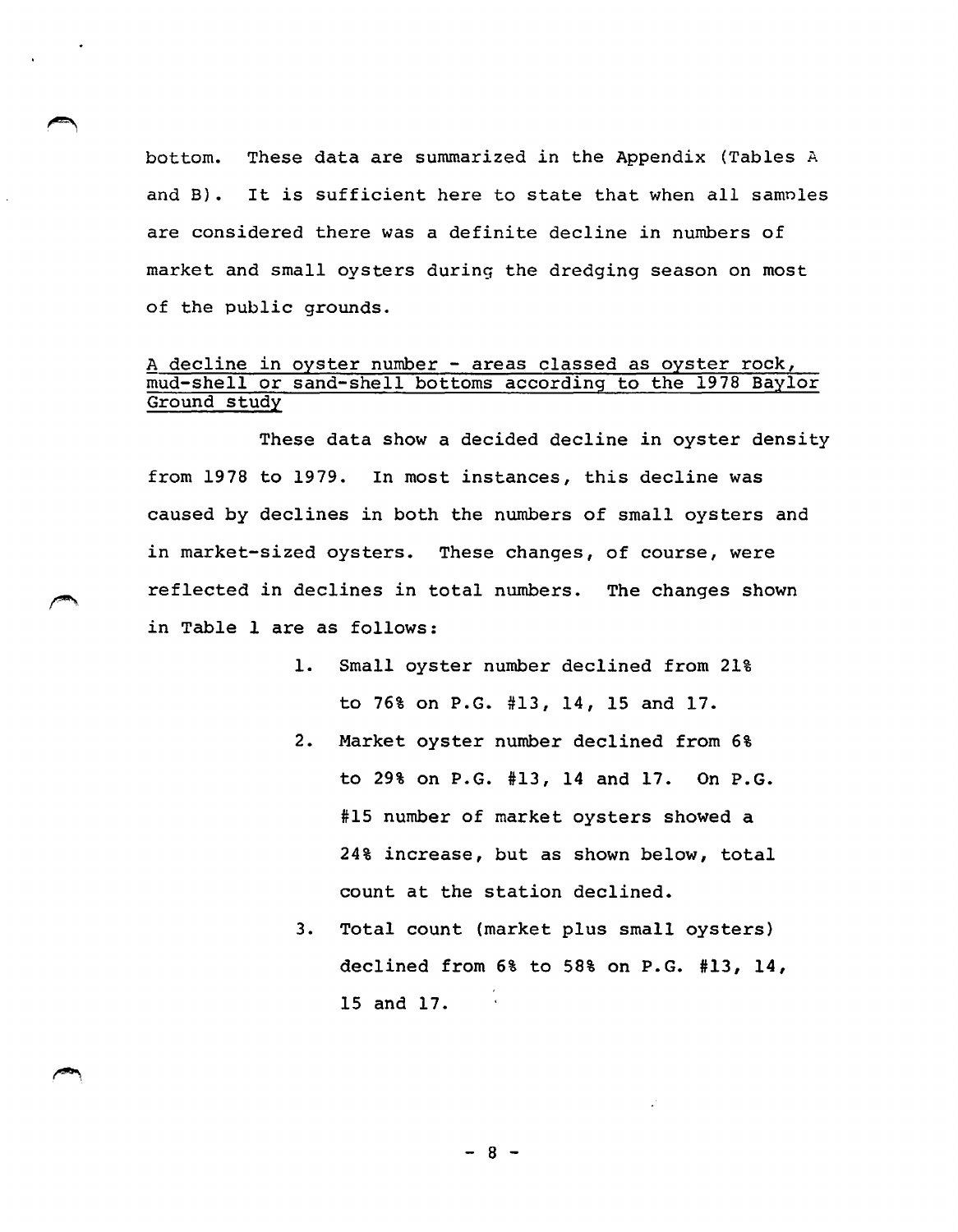Table 1

) )

The total number of small and market-sized oysters taken in patent tong samples in Pocomoke Sound, Virginia before and after dredging. Data shows sample size and percentage of the total samples which had oysters. Based on shelled areas only.

)

| 1978 | 1979                        | Net Change %                                                                         |
|------|-----------------------------|--------------------------------------------------------------------------------------|
| 70   |                             |                                                                                      |
| 216  |                             |                                                                                      |
| 64   |                             |                                                                                      |
|      |                             |                                                                                      |
|      |                             |                                                                                      |
|      |                             |                                                                                      |
|      |                             |                                                                                      |
|      |                             |                                                                                      |
|      |                             |                                                                                      |
| 163  | 163                         |                                                                                      |
| 220  | 174                         | $-20.9%$                                                                             |
| 246  | 119                         | $-51.6%$                                                                             |
| 466  | 293                         | $-37.1%$                                                                             |
| 30.1 | 22.1                        |                                                                                      |
| 47.2 | 59.4                        | $+25.8%$                                                                             |
| 52.8 | 40.6                        | $-23.1%$                                                                             |
|      |                             |                                                                                      |
| 204  |                             |                                                                                      |
| 84   | 79                          | $-5.98$                                                                              |
| 213  | 99                          | $-53.5%$                                                                             |
| 297  | 180                         | $-39.3%$                                                                             |
| 19.6 | 15.2                        |                                                                                      |
| 28.3 | 44.4                        | $+ 56.9%$                                                                            |
| 71.7 | 55.6                        | $-22.5%$                                                                             |
|      | 280<br>41.4<br>77.1<br>22.9 | Public Ground #10<br>sampled<br>Not<br>Public Ground #13<br>Public Ground #14<br>204 |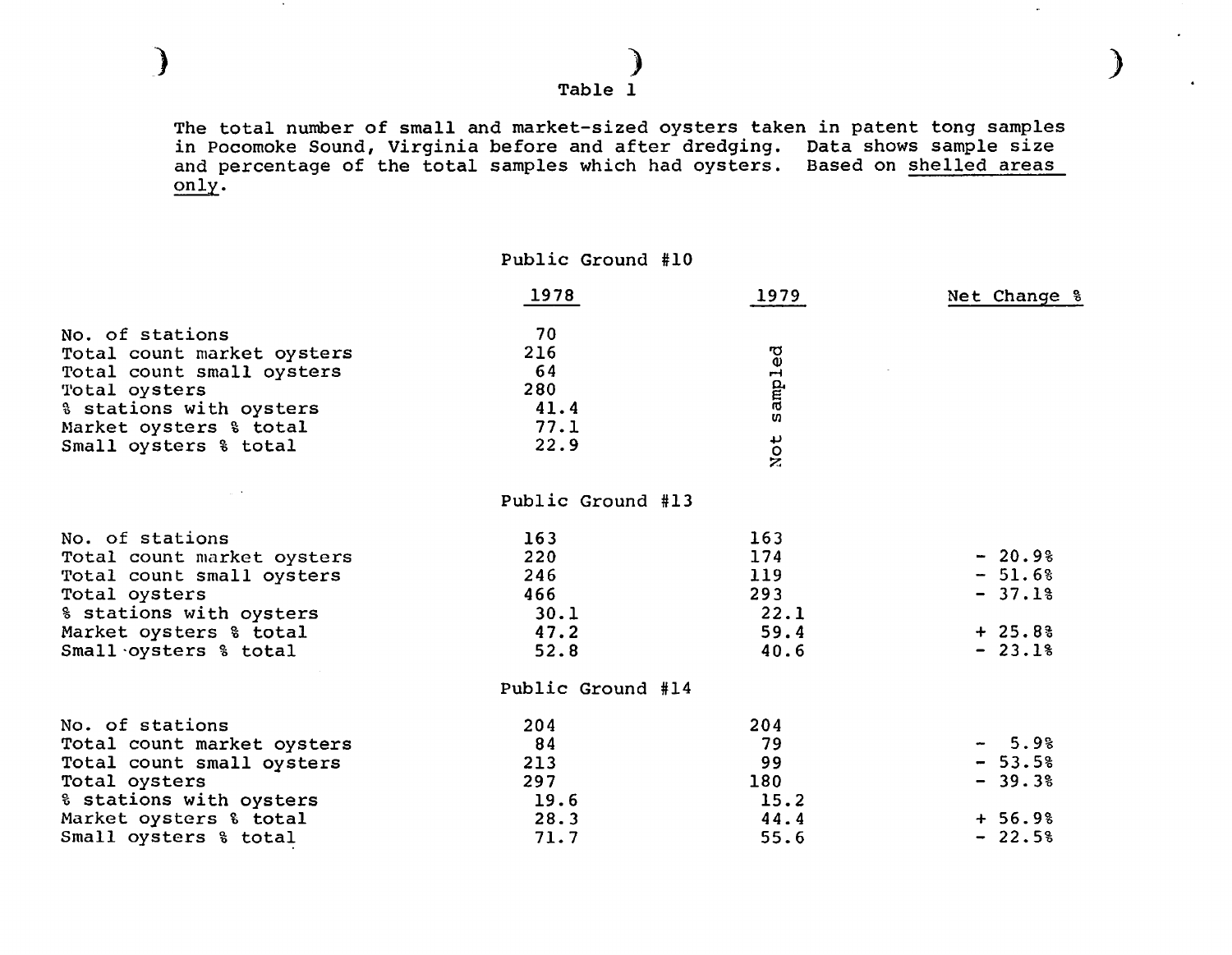## ) Table 1 (Contd.)

 $\mathcal{L}(\mathcal{A})$ 

|  | Public Ground #15 |  |
|--|-------------------|--|
|--|-------------------|--|

)

*)* 

 $\gamma_{\rm{c}}$ 

 $\omega_{\rm c}$ 

|                            | 1978              | 1979                                  | Net Change % |
|----------------------------|-------------------|---------------------------------------|--------------|
| No. of stations            | 69                | 69                                    |              |
| Total count market oysters | 55                | 68                                    | $+23.6%$     |
| Total count small oysters  | 108               | 85                                    | $-21.3%$     |
| Total oysters              | 163               | 153                                   | $-6.1%$      |
| % stations with oysters    | 20.3              | 24.6                                  |              |
| Market oysters & total     | 33.7              | 44.4                                  | $+ 31.8%$    |
| Small oysters % total      | 66.3              | 55.6                                  | $-16.18$     |
|                            | Public Ground #17 |                                       |              |
| No. of stations            | 13                | 13                                    |              |
| Total count market oysters | 21                | 15                                    | $-28.6%$     |
| Total count small oysters  | 38                | 9                                     | $-76.3%$     |
| Total oysters              | 59                | 24                                    | $-57.6%$     |
| % stations with oysters    | 69.2              | 38.5                                  |              |
| Market oysters & total     | 35.6              | 62.5                                  | $+ 75.6%$    |
| Small oysters % total      | 64.4              | 37.5                                  | $-41.8%$     |
|                            | Public Ground #18 |                                       |              |
| No. of stations            | 8                 | 8                                     |              |
| Total count market oysters | $\bf{0}$          | $\begin{array}{c} 8 \\ 9 \end{array}$ |              |
| Total count small oysters  | 0                 |                                       |              |
| Total oysters              | 0                 | 17                                    |              |
| & stations with oysters    | $\mathbf 0$       | 37.5                                  |              |
| Market oysters & total     | $\mathbf 0$       | 47.1                                  | $+ 47.1%$    |
| Small oysters & total      | $\mathbf 0$       | 52.9                                  | $+ 52.98$    |

## Public Ground #19

| No. of stations            |  |    |
|----------------------------|--|----|
| Total count market oysters |  |    |
| Total count small oysters  |  | -- |
| Total oysters              |  |    |
| % stations with oysters    |  |    |
| Market oysters % total     |  |    |
| Small oysters & total      |  |    |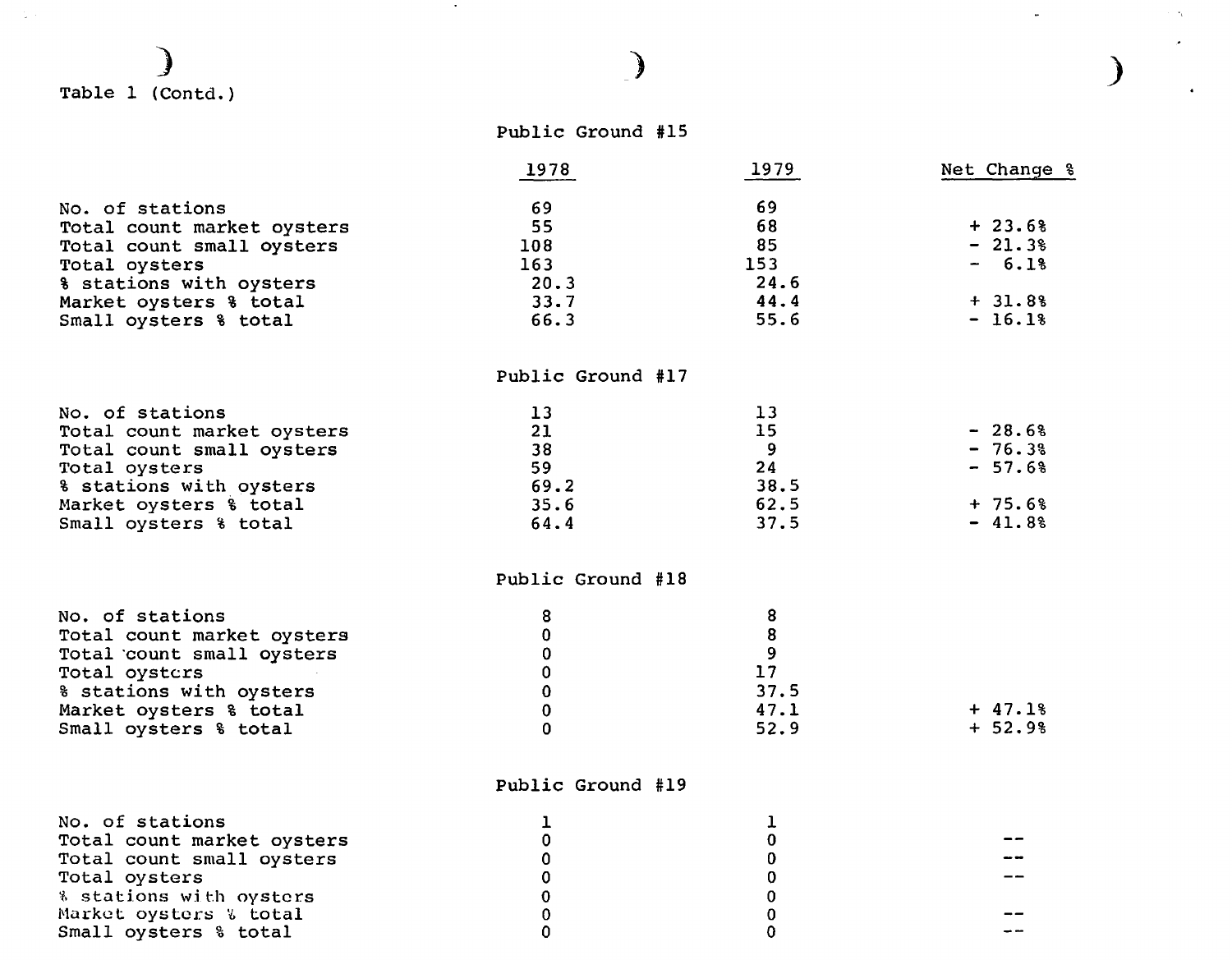There was no discernable trends on P.G. #18 and 19 where sampling intensity was low. Table 1 shows only eight stations on P.G. #18 and one on 19 being occupied. Table A (Appendix), however, shows 38 stations being occupied on P.G. #18 and 22 on P.G. #19; most of these however, were on mud or sandy bottom.

#### Declines expressed in terms of bushels of oysters per acre for oyster rock, mud-shell and sand-shell bottoms

The volumes of oysters and shells recovered by the patent tongs was recorded. Therefore, it is possible to calculate bushels of oysters per acre (small oysters plus market oysters). These data were obtained from the same grabs utilized to calculate values in Table 1.

Since the bu/acre data are based on volumes, they do not necessarily show the same percentage trends as those based on numbers. They do, however, show in more realistic terms the magnitude of the declines after dredging.

The 1978 study showed oyster density on P.G. #13, 14, 15 and 17 ranging from 45 to 139 bu/acre; after dredging densities ranged from 26 to 66 bu/acre. The percentage declines for the four grounds ranged from 8 to 60%. For P.G. #18 and 19, sample size was too small to draw any conclusions (Table 2).

- 11 -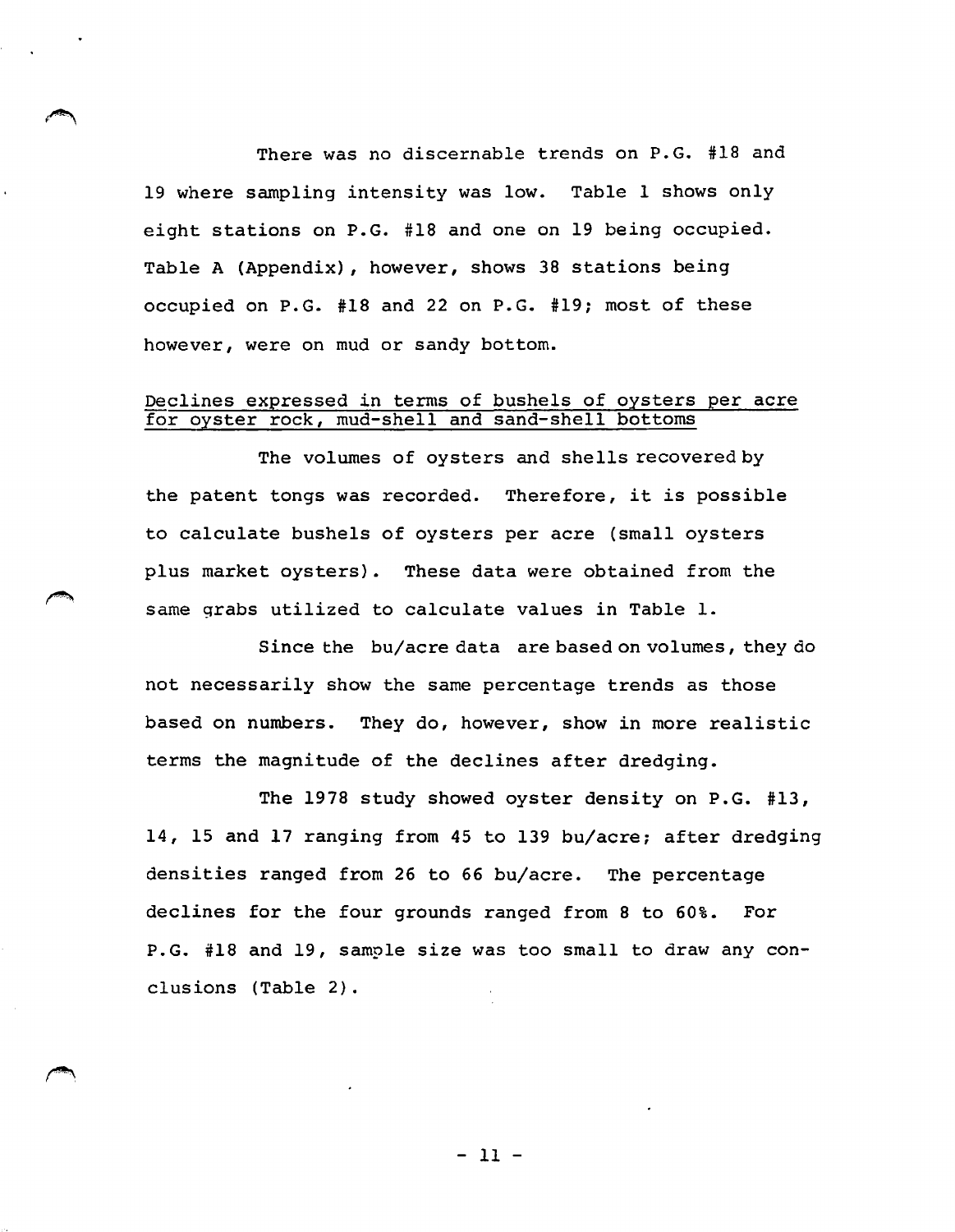$\sim 10^{-1}$ 

Estimated bushels of oysters and shell per acre and percentage of surface shell in Pocomoke Sound based upon shelled areas only. Data are based on the same samples as are shown *in* Table 1.

| Year                     | Area               | No. of<br><b>Samples</b>              | Oysters<br>bu/acre        | Shells<br>bu/acre                       | Percent<br>Surface<br>Shell |
|--------------------------|--------------------|---------------------------------------|---------------------------|-----------------------------------------|-----------------------------|
| 1978<br>1979<br>Change & | P.G. #13           | 163<br>163                            | 87.6<br>54.2<br>$-38.1$   | 567.1<br>566.0<br>0.2<br>$\blacksquare$ | 23.3<br>25.0                |
| 1978<br>1979<br>Change % | P.G. #14           | 204<br>204                            | 44.6<br>26.3<br>$-41.0$   | 530.6<br>514.3<br>3.1<br>Ξ.             | 19.0<br>21.0                |
| 1978<br>1979<br>Change % | P.G. #15<br>$\sim$ | 69<br>69                              | 72.4<br>66.9<br>$-7.6$    | 464.2<br>717.0<br>$+ 54.4$              | 18.3<br>16.3                |
| 1978<br>1979<br>Change % | P.G. #17           | 13<br>13                              | 139.1<br>55.7<br>$-60.0$  | 1185.9<br>919.3<br>$-22.5$              | 51.9<br>52.1                |
| 1978<br>1979<br>Change & | P.G. #18           | $\begin{array}{c} 8 \\ 8 \end{array}$ | $\mathbf 0$<br>64.1<br>-- | 1314.6<br>1150.2<br>$-12.5$             | 58.8<br>56.8                |
| 1978<br>1979<br>Change % | $P.G.$ #19         | $\frac{1}{1}$                         | 0<br>$\bf{0}$             | $\mathbf 0$<br>119.5                    | 0<br>$\mathbf 0$            |

 $\gamma_{\rm{eff}}$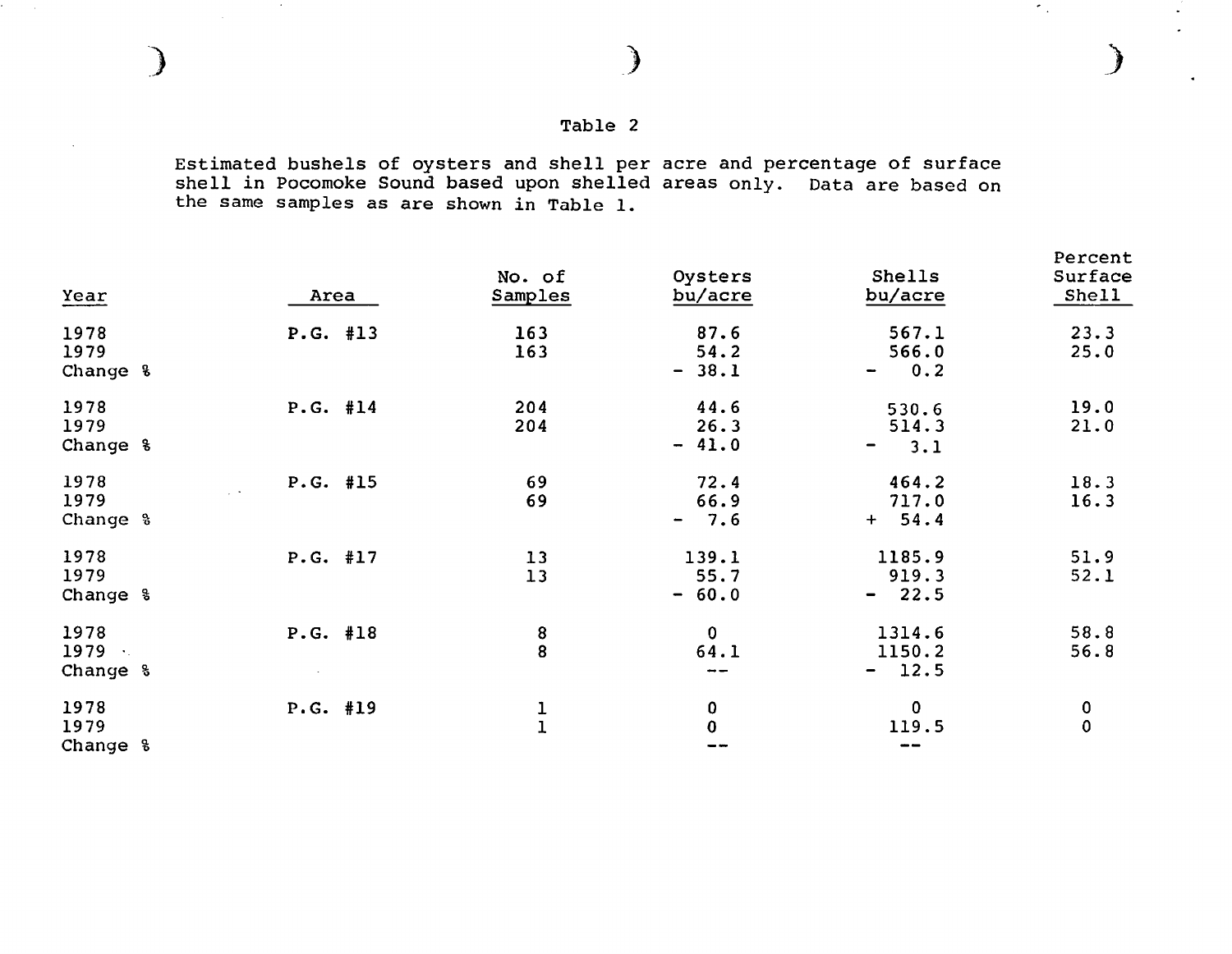### Declines expressed in terms of bushels of oysters per acre for oyster rock only

The patent tong samples obtained on oyster rock were summarized in terms of bushels per acre. On P.G. #13, 14, 15 and 17 this showed densities prior to dredging ranging from 56 to 172 bu/acre; after dredging they ranged from 32 to 86 bu/acre. Declines ranged from 28 to 75% (Table 3).

#### Shell density on areas classed as oyster rock, shell-mud or shell-sand

The patent tongs used in this study penetrated 4-5 inches into the bottom. Therefore, shell density data expressed as bushels per acre are based on this depth of penetration. More shell probably exists below four inches over most of Pocomoke Sound.

The density of shell in 1978 ranged from 464 to 1315 bu/acre; in 1979 after dredging, it ranged from 514 to 1150 bu/acre. P.G. #15 showed an increase in shell density from 1978 to 1979. P.G. #13 and 14 showed little, if any, change. There was a decline of 22% on P.G. #17. P.G. #19 had little shell.

The study showed considerably volumes of shell at or very near the surface. In 1978, the percentage of surface shell ranged from 18 to 59%; in 1979 it ranged from 16% to 57%. It is concluded that for stations where large numbers of samples were collected, there was no consistant change in shell density from 1978 to 1979 (Table 1).

- 13 -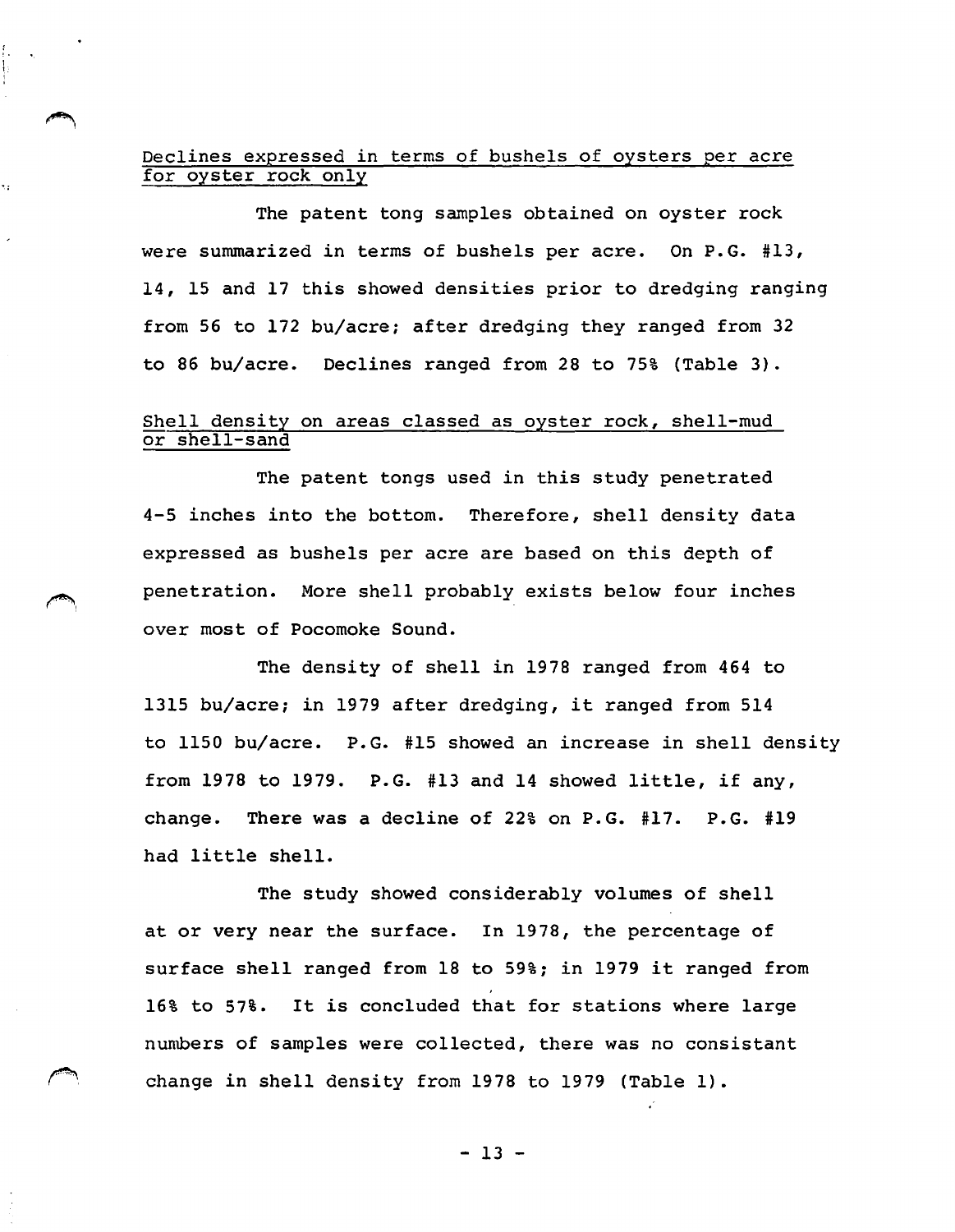## Table 3

)

 $\hat{\bullet}$ 

 $\mathcal{A}(\mathbf{z})$  . The distribution of the set of  $\mathcal{A}(\mathbf{z})$  ,  $\mathcal{A}(\mathbf{z})$  ,  $\mathcal{A}(\mathbf{z})$ 

Estimated bushels of oysters per acre as hard rock. on the areas designated

| Year | Area                 | No. of<br>Samples                     | Oysters<br>bu/acre | Change<br><u>in 8</u> | Remarks               |
|------|----------------------|---------------------------------------|--------------------|-----------------------|-----------------------|
| 1978 | P.G. #13             | 44                                    | 172.0              |                       |                       |
| 1979 |                      | 44                                    | 85.7               | $-50.2$               |                       |
| 1978 | P.G. #14             | 72                                    | 77.9               |                       |                       |
| 1979 |                      | 72                                    | 56.2               | $-27.9$               |                       |
| 1978 | P.G. #15             | 27                                    | 128.2              |                       |                       |
| 1979 | $\ddot{\phantom{1}}$ | 27                                    | 32.4               | $-74.7$               |                       |
| 1978 | P.G. #17             |                                       | 111.1              |                       |                       |
| 1979 |                      | $\begin{array}{c} 8 \\ 8 \end{array}$ | 45.3               | $-59.2$               |                       |
| 1978 | P.G. #18             |                                       | 0.0                |                       |                       |
| 1979 |                      | $\begin{array}{c} 8 \\ 8 \end{array}$ | 113.2              |                       |                       |
| 1978 | P.G. #19             | 0                                     | No oysters         |                       | Less than 1-5 bu/acre |
| 1979 | ٠                    | $\overline{\phantom{a}}$              | No oysters         |                       | based on all samples  |

)

 $\sim$ 

and the state of the

 $\mathcal{L}$ 

. ,•\ .. -..............,.\_.\_\_\_ ~· ·-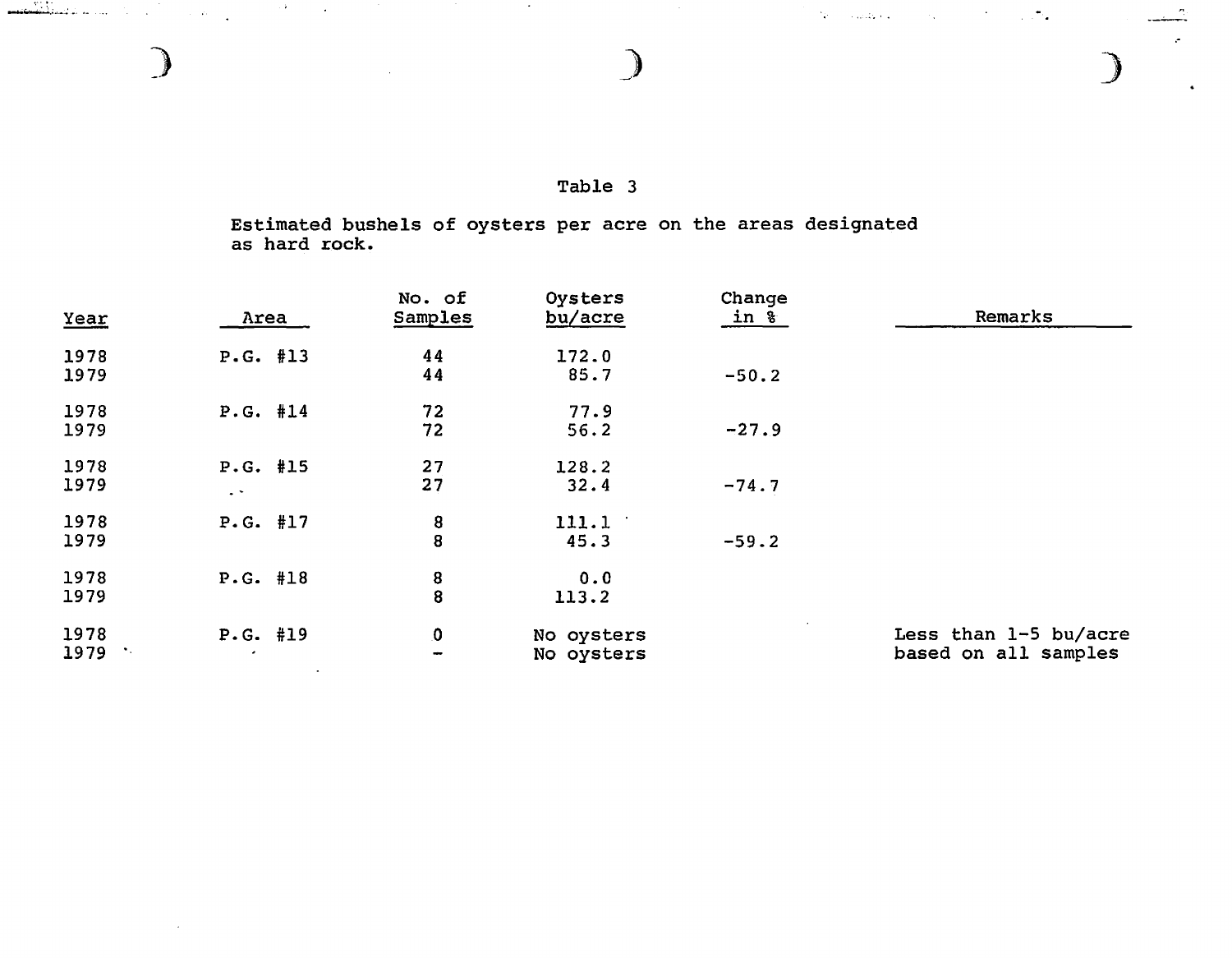Additional data showing changes in shell density on all bottoms are shown in Table Bin the Appendix.

#### Oyster recruitment

.~

Recruitment {spatfall) was very low in Pocomoke Sound in the dredging area in 1978 as shown by several separate studies.

The oyster and shell material collected in the oyster density study discussed above {Tables 1 and 2) obtained only seven 1978 spat in the material collected on the rock, mud-shell and sand-shell areas.

The shellstring study conducted during the summer of 1978 at eight representative stations in Pocomoke Sound show low setting levels {Table 4). The total seasonal set ranged from only 0.0 to 6.2 spat per season. These values are considered poor or at best marginal for adequate recruitment.

To confirm the low setting levels indicated by the 1978 shellstring study, bottom materials dredged by the VMRC from six representative rocks in March 1979 was examined. Numbers of spat per bushel ranged from 0 to 20. These ranged from  $6.0$  to  $36.5$  mm; average length was  $20.4$  mm  $(7/8$  inch). It is noted, that 69% of the ovsters collected were marketsized (Table 5).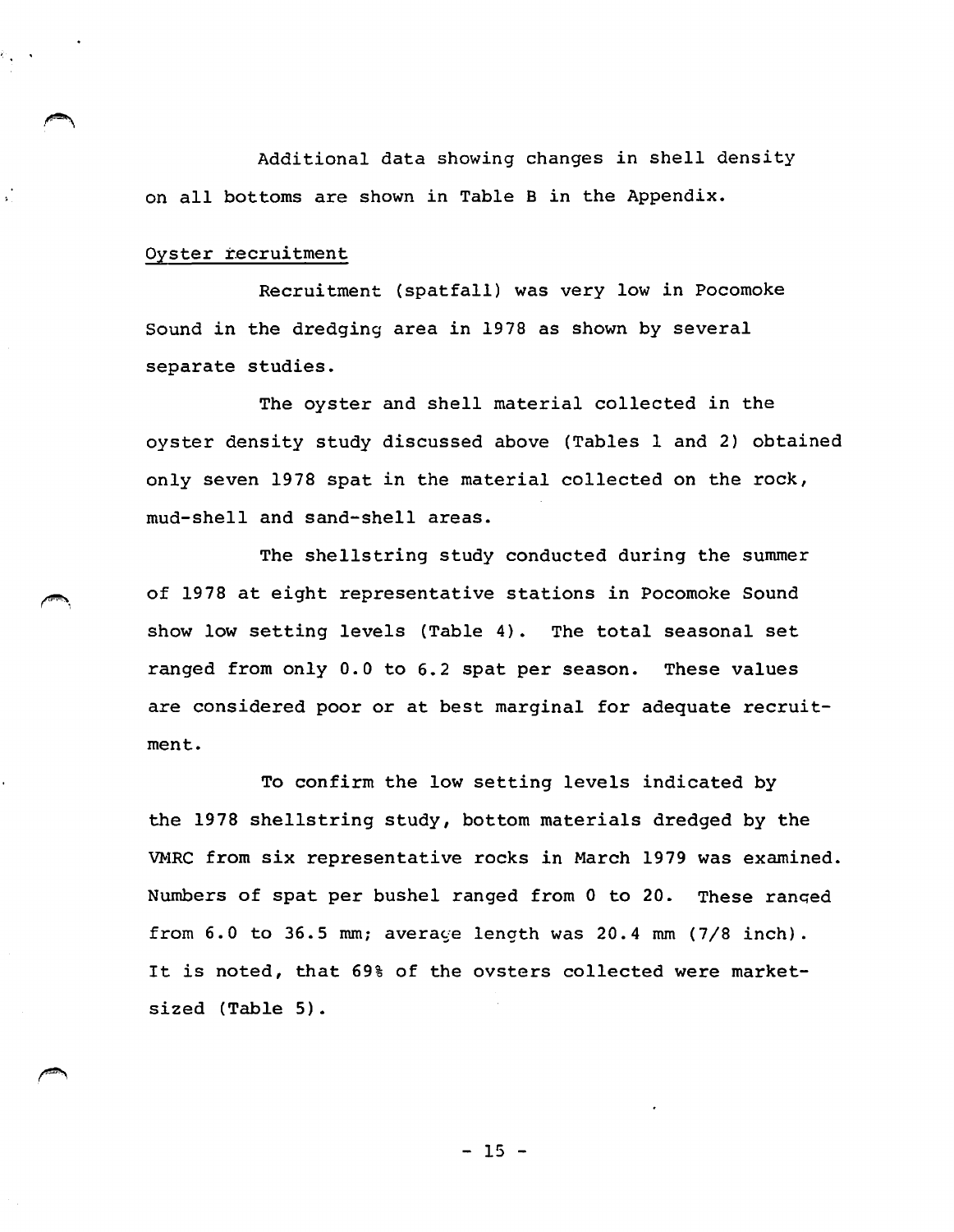| Table |  |  |
|-------|--|--|
|-------|--|--|

 $\sim 7.2 \times 10^{-4}$ 

 $\sim$ 

Spatfall on shellstrings at various stations in the dredge area in Pocomoke Sound.

|                          | PG9            |                                       |                                 |                                       |        |                          |          | <b>PG15</b> |             | <b>PG14</b> |             |
|--------------------------|----------------|---------------------------------------|---------------------------------|---------------------------------------|--------|--------------------------|----------|-------------|-------------|-------------|-------------|
|                          | Swash,         |                                       | Public Ground 9                 |                                       |        |                          | PG13,    | Bernard     |             | Long        | <b>PG13</b> |
| Dates Exposed            | Upper          |                                       |                                 | Swash, Lower                          |        | <b>PG10</b>              | Upper    | Island      | <b>PG16</b> | Point       | Lower       |
|                          | 1978           | 1975                                  | 1976                            | 1977                                  | 1978   | 1978                     | 1978     | 1978        | 1978        | 1978        | 1978        |
| Jun $16 - 23$            | 0.0            | 0.0                                   | 0.0                             | 0.0                                   | 0.0    | 0.0                      | $- -$    | 0.0         | 0.0         | 0.0         | --          |
| Jun $23 - 30$            | 0.0            | 0.0                                   | 0.0                             | 0.0                                   | 0.0    | 0.0                      | 0.0      | 0.0         | 0.0         | 0.0         | 0.0         |
| Jun 30-Jul 6             | 0.0            | 0.0                                   | 0.0                             | $\hspace{0.05cm} \ldots$              | 0.0    | 0.0                      | 0.0      | 0.0         | 0.0         | 0.0         | 0.0         |
| $Jul 6-13$               | 0.0            | 0.0                                   | 0.0                             | $\hspace{0.05cm} \textbf{--}$         | 0.0    | $\overline{\phantom{m}}$ | 0.0      | 0.0         | 0.0         | 0.0         | 0.0         |
| Jul 13-20                | 0.0            | $\hspace{0.05cm}$ – $\hspace{0.05cm}$ | 0.0                             | 0.0                                   | 0.0    | 0.0                      | 0.0      | 0.0         | 0.0         | 0.0         | 0.0         |
| Jul 20-25<br>$Jul$ 25-31 | $\}$ 0.0       | 0.3<br>0.7                            | 0.0<br>0.1                      | 0.0<br>0.0                            | $}0.0$ | 0.0                      | $\}$ 0.0 | 0.0         | 0.0         | 0.0         | }0.0        |
| Jul 31-Aug 4             | 0.0            | 0.0                                   | 0.4                             | 0.2                                   | 0.0    | 0.0                      | 0.0      |             |             |             | 0.0         |
| Aug $4-10$               | 0.0            | --                                    |                                 | 0.3                                   | 0.0    | 0.0                      | 0.0      | }0.0        | 10.0        | }0.0        | 0.0         |
| Aug 10-17                | 0.0            | 0.4                                   | }5.1                            | 0.1                                   | 0.1    | 0.0                      | 0.0      | 0.1         | 0.1         | --          | 0.0         |
| Aug 17-24                | 1.6            | $\overline{\phantom{m}}$              | 0.0                             | $\hspace{0.05cm}$ – $\hspace{0.05cm}$ | 0.0    | 0.0                      | 0.0      | 0.0         | 0.0         | 0.0         | 0.0         |
| Aug 24-Sep 4             | 0.0            | 0.0                                   | 0.1                             | 1.4                                   | 0.0    | 0.0                      | 0.0      | 0.0         | 0.0         | 0.2         | 0.0         |
| Sep $4-11$<br>Sep 11-19  | $\mathbf{0.0}$ | 0.0<br>0.2                            | $\overline{\phantom{m}}$<br>0.3 | 0.2<br>$- -$                          | $}0.0$ | 0.0                      | $}0.0$   | $}0.0$      | $}0.0$      | $\}$ 0.0    | $}0.0$      |
| Sep. 19-26               |                | --                                    |                                 | $\qquad \qquad \cdots$                | --     |                          | --       |             | --          | --          |             |
| Sep 26-Oct 3             |                | $\qquad \qquad \cdots$                | $}0.2$                          | $-$                                   | --     | --                       | --       | --          | --          | --          |             |
| Totals                   | 1.6            | 1.6                                   | 6.2                             | 2.3                                   | 0.1    | 0.0                      | 0.0      | 0.1         | 0.1         | 0.2         | 0.0         |

 $)$  ) ) is a set of  $)$ 

 $\Delta \phi$ 

 $\sim 100$ 

14)<br>1

 $\ddot{\phantom{a}}$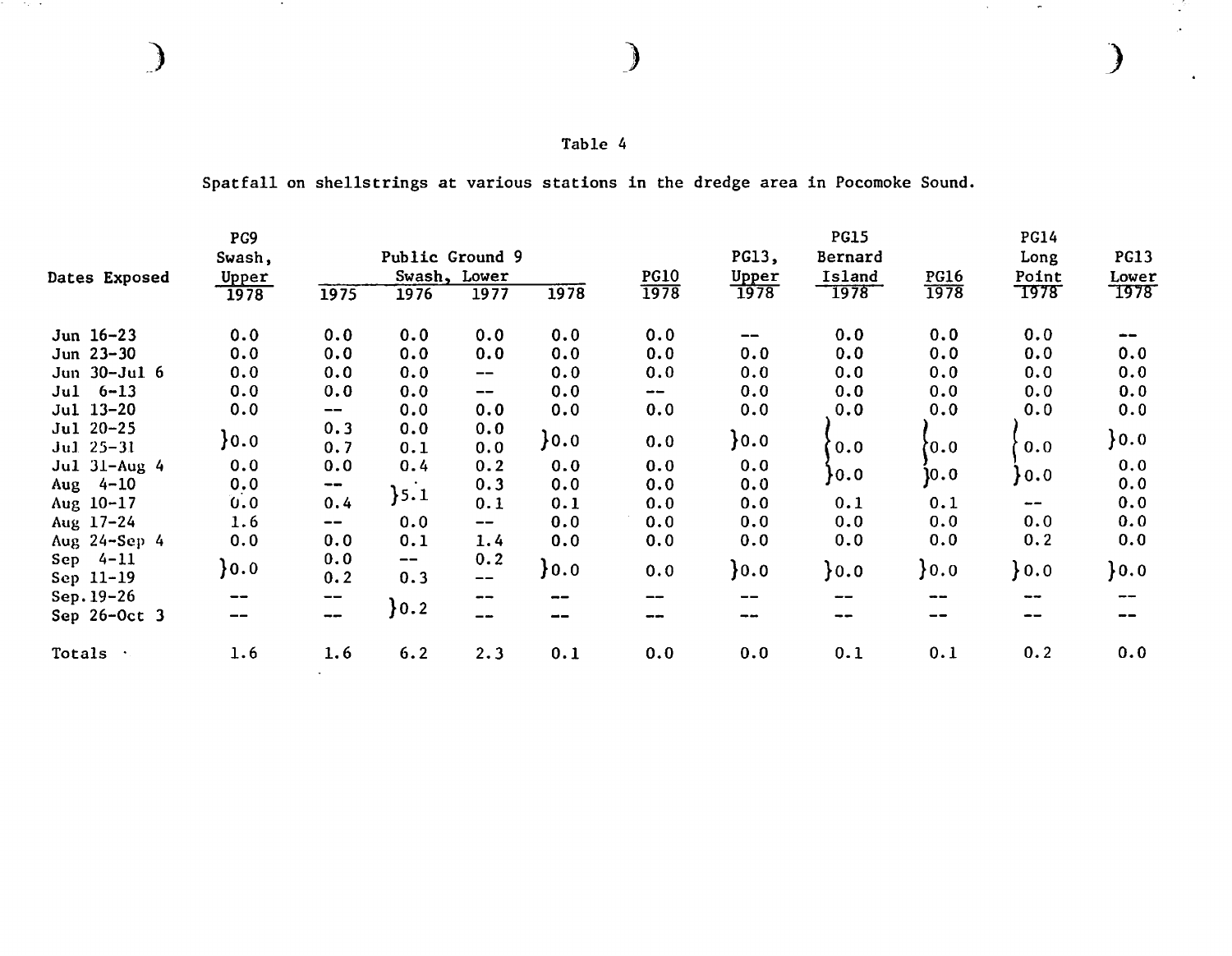*)* 

 $\mathcal{L}_{\mathcal{A}}$ 

Bushel samples<sup>1</sup> of bottom cultch collected with an oyster dredge from various public rocks dredged in 1978 in Pocomoke Sound. Data collected by VMRC in representative dredged areas in March, 1979.

|                    | PG17 | PG13a | <b>PG13b</b> | PG13-14 | <b>PG18</b> | <b>PG15</b> | Avg. | % Total<br>Oysters |
|--------------------|------|-------|--------------|---------|-------------|-------------|------|--------------------|
| No. Blank Shells   | 200  | 290   | 271          | 280     | 285         | 200         |      |                    |
| No. Market Oysters | 33   | 30    | 29           | 25      | 65          | 35          | 36.2 | 30.7               |
| No. Small Oysters  | 27   | 25    | 143          | 65      | 140         | 90          | 81.7 | 69.3               |
| No. 1978 $Spat^2$  | 10   | 5     | 7            | 15      | 20          | $\bf{0}$    | 9.5  |                    |
| % Boxes<br>$\sim$  | 9%   | 21%   | 8%           | 10%     | $2\%$       | 11%         | 10%  |                    |

Note: 17 = Parkers Rock; 13a = Nigger Lump; 13b = Muddy Marsh; PG13-14 = Byrds Rock; 18 = Onancock Rock;  $15 =$ 

1. Not all samples were bu size; therefore, data converted to 1 bu.

2. Ranges in length spat  $6.0$  to  $36.5$  mm; average length = 20.4 mm (7/8 inch).

) and the contract of  $\overline{\phantom{a}}$ 

أدوار ومعصمتين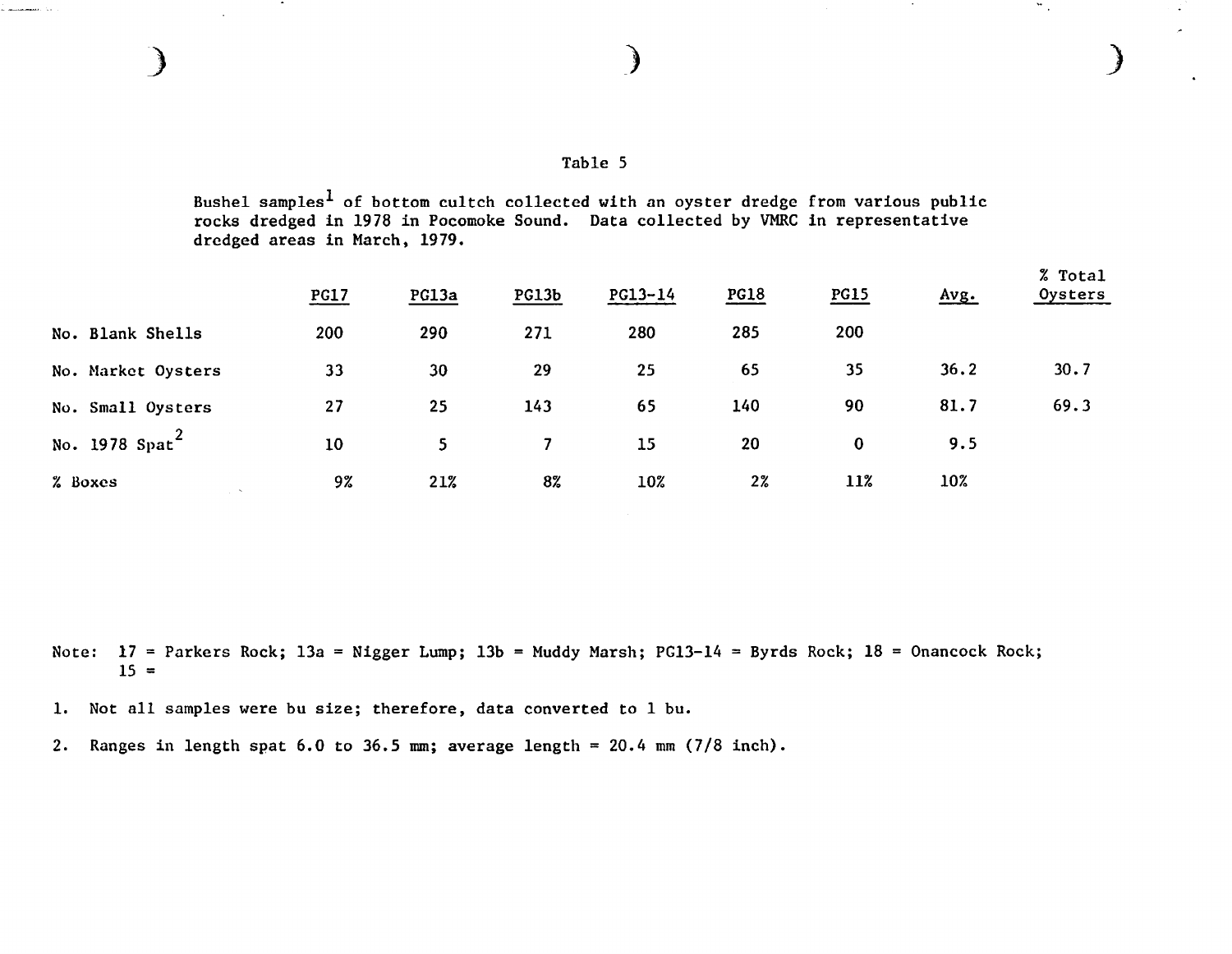#### Oyster length (large vs. small)

Our study suggests that on the areas sampled there are relatively few oysters to replace those being harvested.

In 1978 the oysters collected by patent tongs on P.G. #10, 14 and 15 were measured to the nearest mm (Figure 3). In late fall of 1978, 67.1% of the oysters on P.G. #14 were less than three inches and 64% were smaller than three inches on P.G. #15. On P.G. #10 only 22% were less than three inches. Data obtained from Table 1 shows this in another way. That is, in 1978 64% of all the oysters taken in the patent tongs were less than three inches long. In 1979, however, data extracted from Table 1 shows only 48% less than three inches long. These data suggest that the stations sampled experienced only light recruitment for the past two years and that the small oysters were growing to market size.

#### Spacial distribution of oysters in terms of bushels per acre

The preceding comparisons showing declines in oyster density in numbers of bushels per acre indicates low average densities per acre for 1978 and 1979. That is, even when oyster rock areas were considered, the maximum density recorded was 172 bu/acre in 1978 on P.G. #13 (Table 3).

It is evident, however, that Pocomoke Sound during the 1978-79 season did support a commercial harvest of con siderable magnitude. Our evaluation of this situation is

- 18 -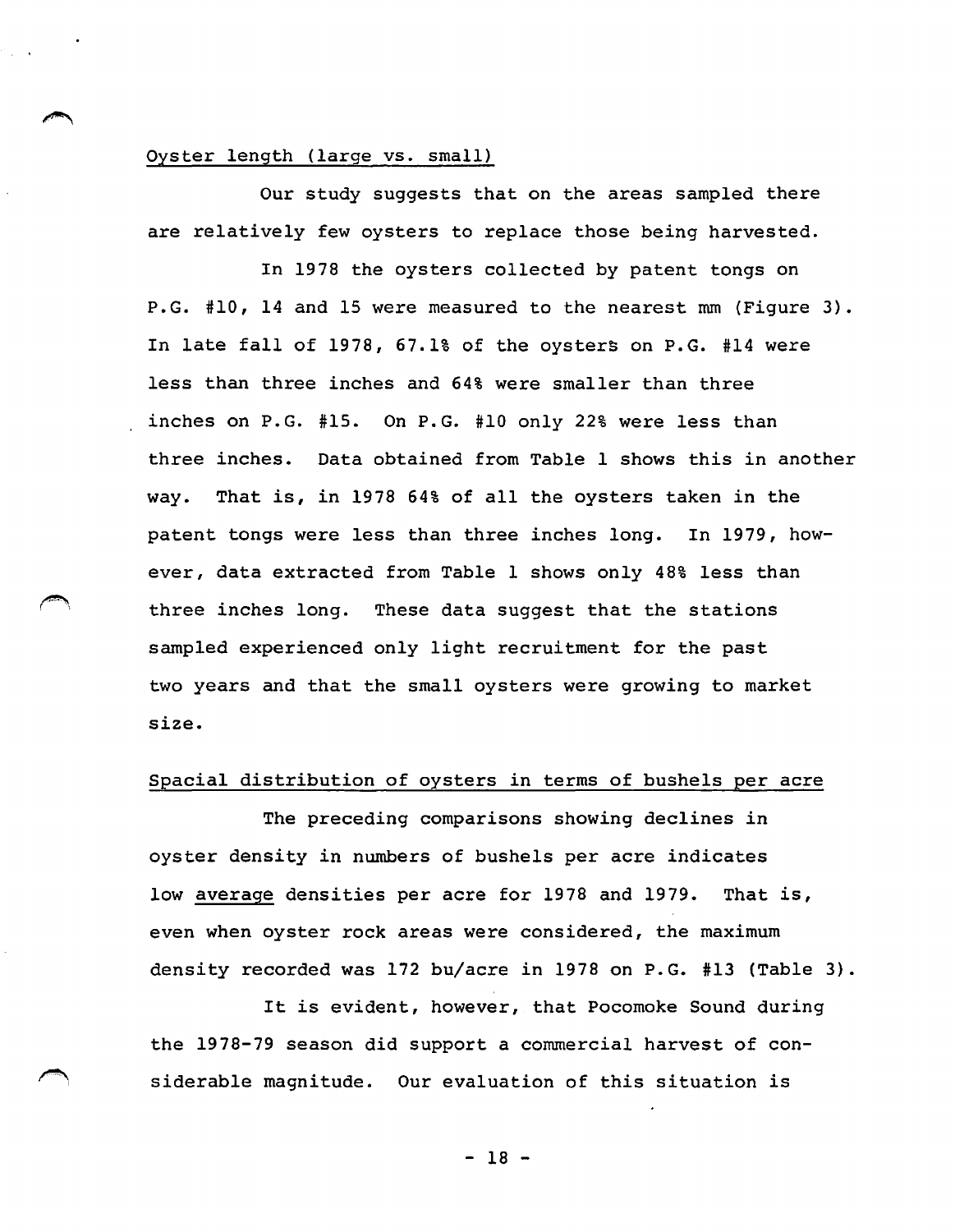

€

Figure 3. Length frequencies of oysters on P.G. #10, 14 and 15 in 1978.

÷.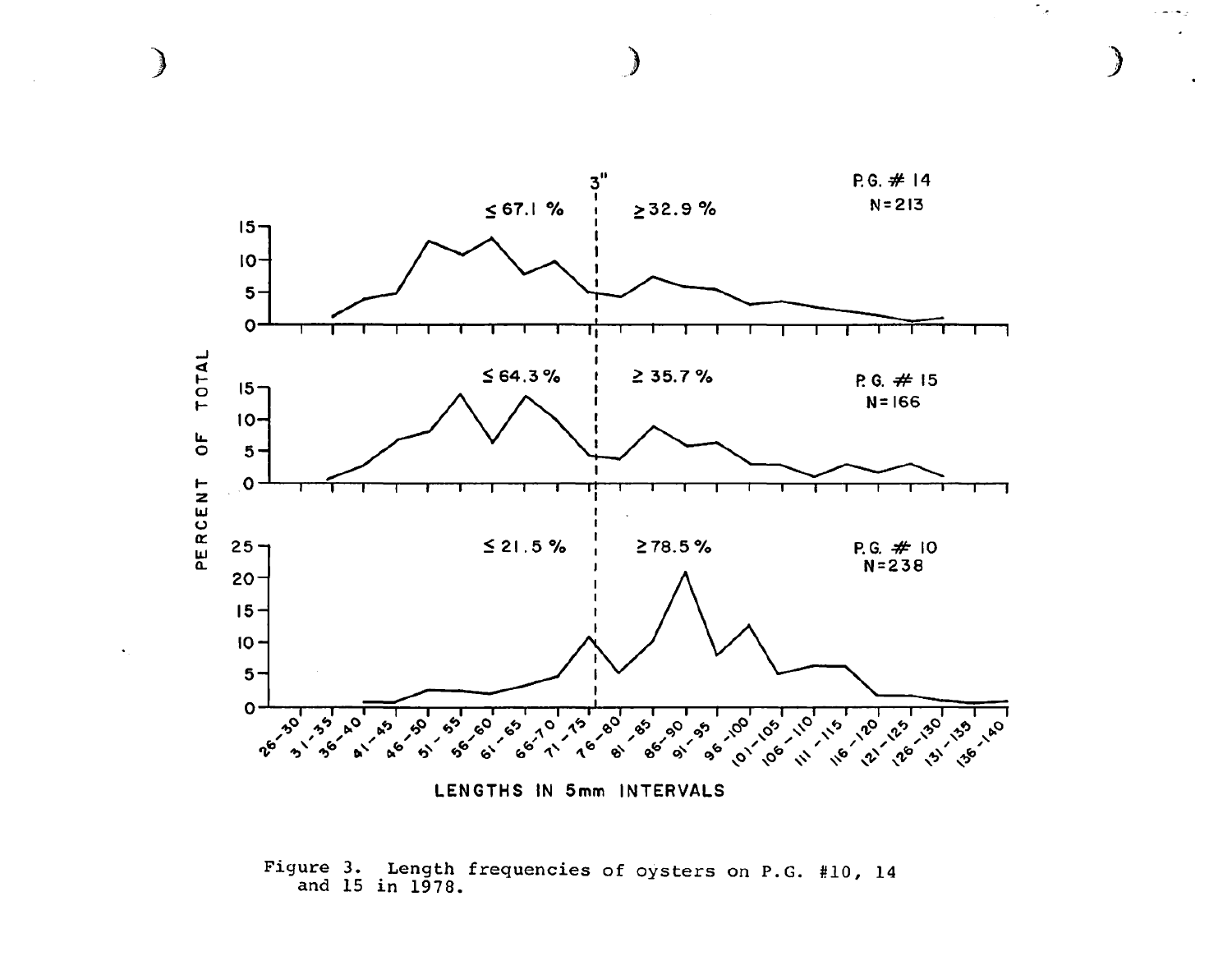that oysters are not distributed evenly in Pocomoke Sound. This aspect is shown when numbers of oysters per grab were tabulated from all bottoms classed as rock, shell-mud, and shell-sand (Table 6 and Table C, Appendix). For example, for 1978 on P.G. #10, 13, 14, 15, 17, 18 and 19 from 31% to 80% of the grabs contained no oysters (0 bu/acre). Data tabulated from the same areas for 1979 showed a similar range of from 62% to 100% being without oysters.

! •

,-., • I

However, while oysters were scarce over most regions, a significant percentage of the stations showed densities which would easily support commercial culture. In 1978 on P.G. #13, 14 and 15 from 4% to 11% of the grabs indicated densities higher than 337 bu/acre. For 1979 there was a decline and from 2% to 6% showed densities in excess of 332 bu/acre (Table c, Appendix).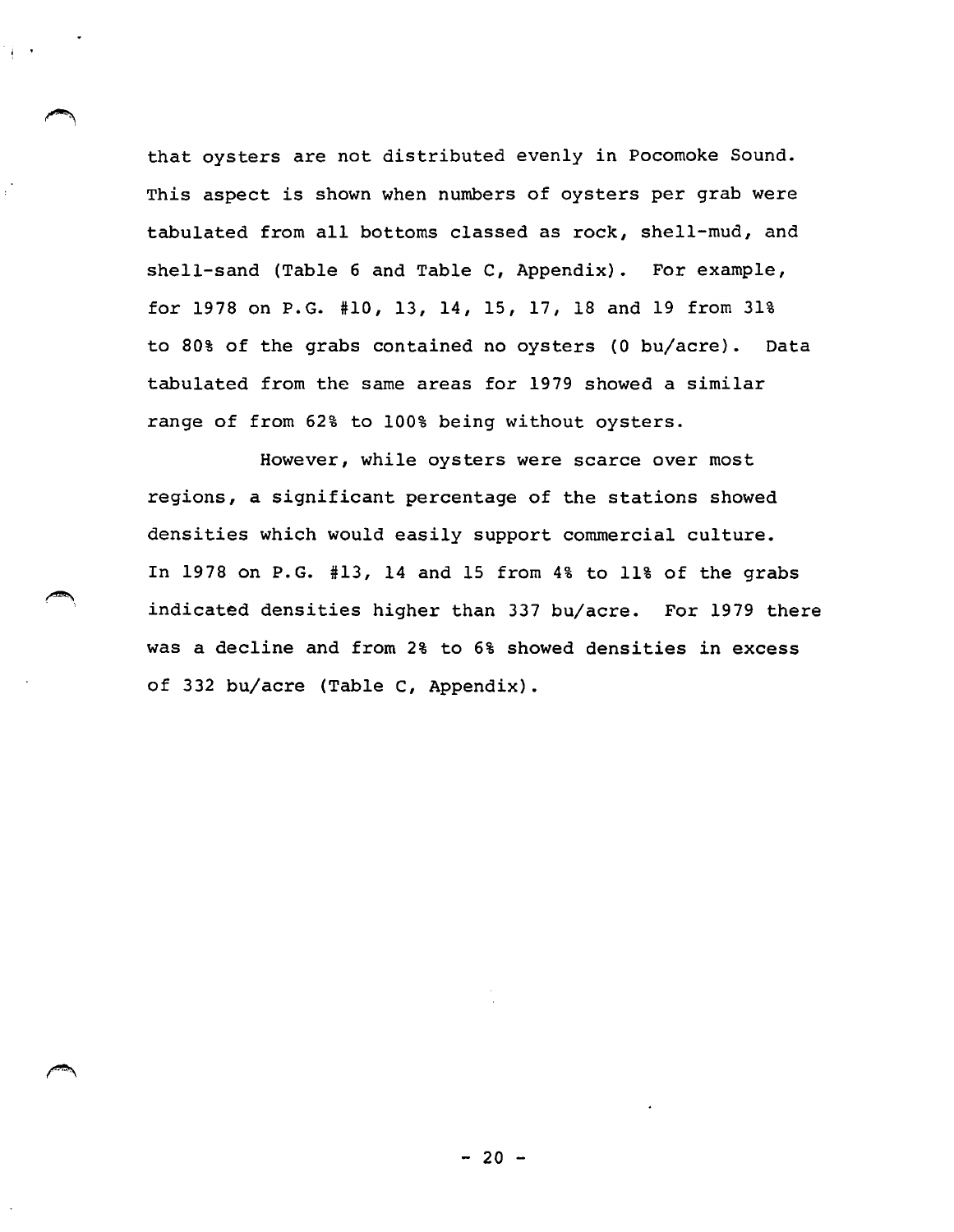| Table |  |  |
|-------|--|--|
|       |  |  |

 $\sigma_{\rm{max}}$ 

 $\mathbf{r}$ 

 $\sim 100$ 

J

Frequency and percentages of sample sizes in patent tongs shown with repre-<br>sentative bushels per acre. Based on shelled areas only.

| Oysters/                                  | Frequencies in       |                         | 욯                 | Total  | Bu/Acre |         |  |
|-------------------------------------------|----------------------|-------------------------|-------------------|--------|---------|---------|--|
| Grab                                      | 1978                 | 1979                    | <u>1978</u>       | 1979   | 1978    | 1979    |  |
| $\bf{0}$                                  | 41                   |                         | 58.6              |        | 0       |         |  |
|                                           | 3                    |                         | 4.3               |        | 30.6    |         |  |
| 12345                                     | 4                    | Sampled                 | 5.7               | ampled | 61.3    | Sampled |  |
|                                           | 4                    |                         | 5.7               |        | 91.9    |         |  |
|                                           | ı                    |                         | 1.4               |        | 122.6   |         |  |
|                                           | $\overline{c}$       |                         | 2.9               | ΩŌ     | 153.2   |         |  |
| $6 - 10$                                  | 6                    | Not                     | 8.6               | Not    | 184.1   | Not     |  |
| $\geq$ 11                                 | 9<br>$\overline{70}$ |                         | 12.9              |        | 337.1   |         |  |
|                                           |                      |                         |                   |        |         |         |  |
|                                           |                      |                         | Public Ground #13 |        |         |         |  |
| $\bf{0}$                                  | 114                  | 128                     | 69.9              | 78.5   |         |         |  |
|                                           | 6                    | 0                       | 3.7               |        | 30.6    |         |  |
| $\frac{1}{2}$ $\frac{3}{4}$ $\frac{4}{5}$ |                      | 3                       | 0.6               | 1.8    | 61.3    | 60.4    |  |
|                                           | 10                   | 3                       | 6.1               | 1.8    | 91.9    | 90.5    |  |
|                                           | $\overline{2}$       | 5                       | 1.2               | 3.1    | 122.6   | 120.7   |  |
|                                           | 5                    | $\overline{\mathbf{c}}$ | 3.1               | 1.2    | 153.2   | 150.9   |  |
| $5 - 10$                                  | 7                    | 13                      | 4.3               | 8.0    | 184.1   | 181.3   |  |
| 11<br>$\geq$                              | 18                   | 9                       | 11.0              | 5.5    | 337.1   | 331.9   |  |
|                                           | 163                  | $\overline{163}$        |                   |        |         |         |  |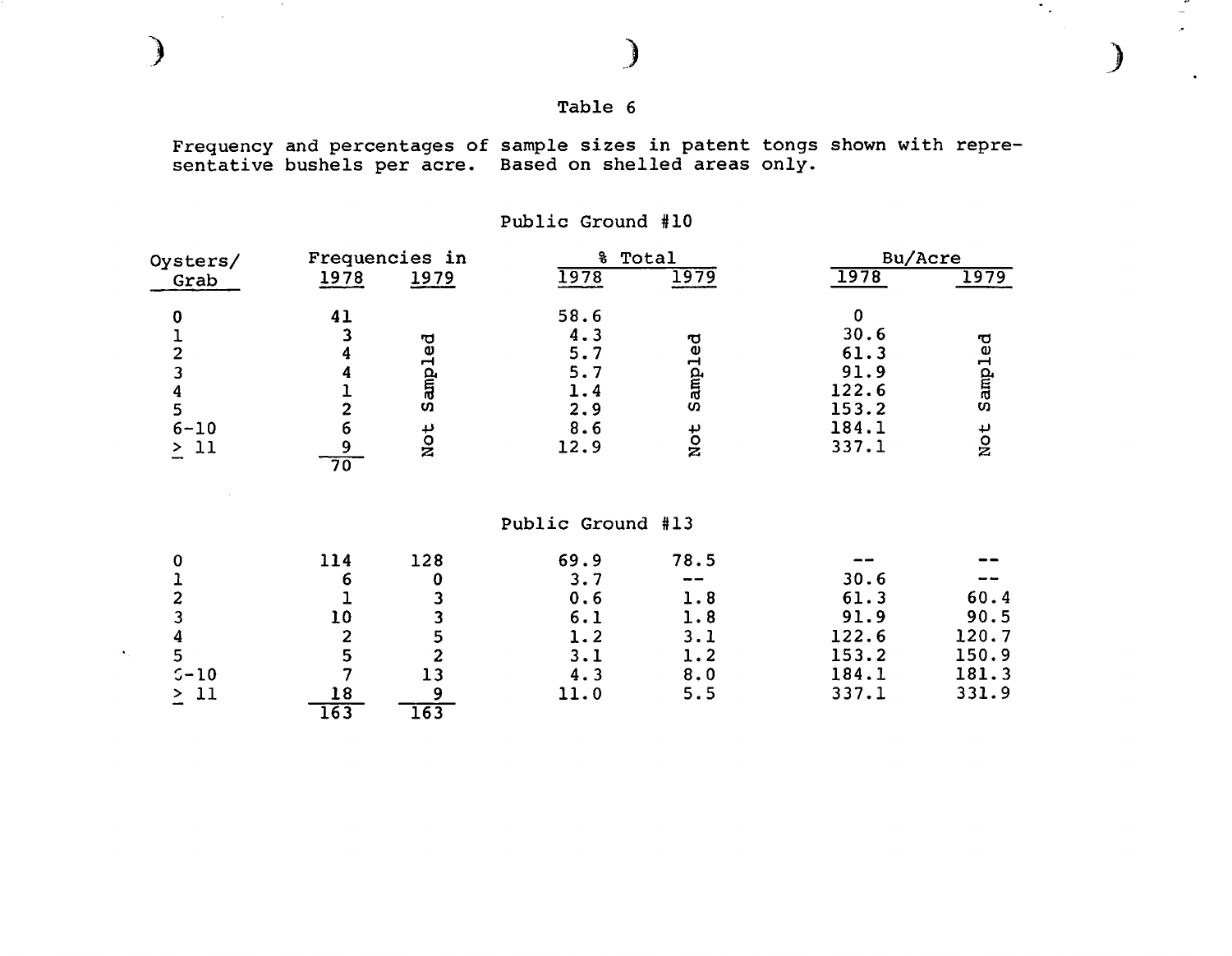## Table 6 (Contd.)

 $\mathcal{L}^{(1)}$  .

 $\bullet$ 

|  | Public Ground #14 |  |
|--|-------------------|--|
|--|-------------------|--|

| Oysters/ |                  | Frequencies in |      | % Total    |       | Bu/Acre |  |
|----------|------------------|----------------|------|------------|-------|---------|--|
| Grab     | 1978             | 1979           | 1978 | 1979       | 1978  | 1979    |  |
|          | 165              | 172            | 80.9 | 84.3       |       |         |  |
|          |                  |                | 2.0  | $\sim$ $-$ | 30.6  |         |  |
|          |                  |                | 2.5  | 0.9        | 61.3  | 60.4    |  |
|          |                  |                | 2.0  | 3.9        | 91.9  | 90.5    |  |
|          |                  |                | 2.0  | 3.4        | 122.6 | 120.7   |  |
|          |                  |                | 2.5  | 0.5        | 153.2 | 150.9   |  |
| $6 - 10$ |                  | 10             | 4.4  | 4.9        | 184.1 | 181.3   |  |
| 11       | $\overline{204}$ | 204            | 3.9  | 2.0        | 337.1 | 331.9   |  |

Public Ground #15

| $\bf{0}$         | 55 | 52 | 79.7  | 75.4 | --    |       |
|------------------|----|----|-------|------|-------|-------|
|                  | 0  | 2  | $- -$ | 2.9  | $- -$ | 30.2  |
|                  |    |    | $- -$ | --   |       |       |
|                  |    |    | 1.4   | 1.4  | 91.9  | 90.5  |
| $\boldsymbol{A}$ |    | 2  | 2.9   | 2.9  | 122.6 | 120.7 |
| 5                |    |    | 2.9   | 1.4  | 153.2 | 150.9 |
| $6 - 10$         |    |    | 5.8   | 10.1 | 184.1 | 181.3 |
| >11              |    |    | 7.2   | 5.8  | 337.1 | 331.9 |
|                  | 69 | 69 |       |      |       |       |

Public Ground #17

|            | 4   | 8 | 30.8                       | 61.5          |                          |       |
|------------|-----|---|----------------------------|---------------|--------------------------|-------|
|            |     |   | $\sim$ $\sim$              | $- -$         |                          |       |
|            | 2   |   | 15.4                       | $- -$         | 61.3                     | --    |
|            | 2   |   | 15.4                       | 15.4          | 91.9                     | 90.5  |
|            |     |   | $\overline{\phantom{m}}$ . | 7.7           | $\overline{\phantom{a}}$ | 120.7 |
| 5.         |     |   | 7.7                        | $\frac{1}{2}$ | 153.2                    | $-$   |
| $6 - 10$   |     |   | 7.7                        | 15.4          | 184.1                    | 181.3 |
| >11<br>$-$ |     |   | 23.1                       | $- -$         | 337.1                    | $- -$ |
|            | ר ו |   |                            |               |                          |       |

) ) *)* 

 $\mathcal{L}$ 

 $\mathcal{O}(\mathcal{O}(\log n))$  . Then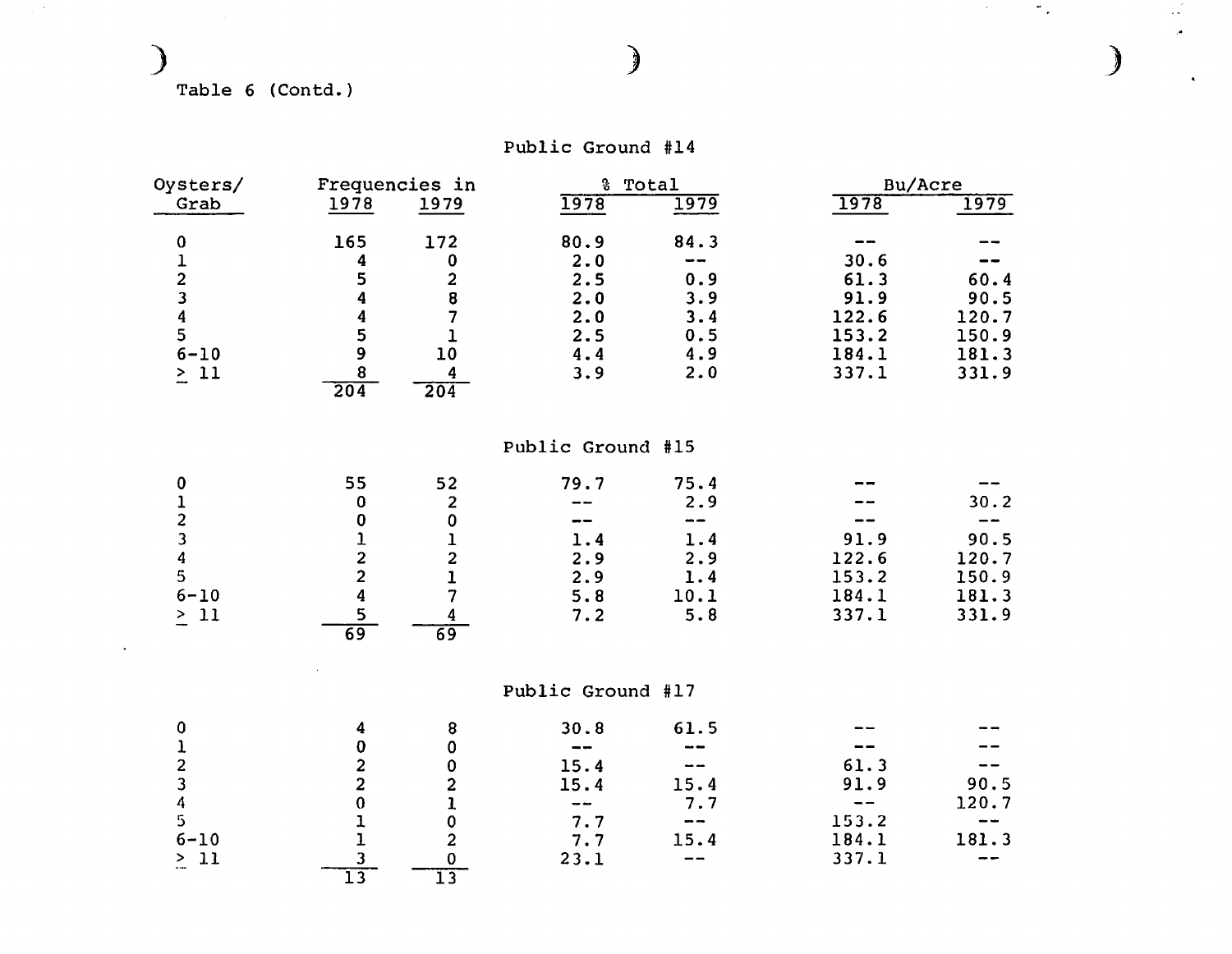Table 6 (Contd.)

 $\mathcal{L}_{\mathcal{A}}$ 

**Contractor** 

الأفيون

| Oysters/      | Frequencies in |      | % Total           |       |      | Bu/Acre |
|---------------|----------------|------|-------------------|-------|------|---------|
| Grab          | 1978           | 1979 | <b>1978</b>       | 1979  | 1978 | 1979    |
| 0             | 8              | 5    | 100               | 62.5  |      |         |
|               |                |      |                   |       |      |         |
| 2             |                |      |                   |       |      |         |
| 3             |                |      |                   | 12.5  |      | 90.5    |
| 4             |                |      |                   | 12.5  |      | 120.7   |
| 5             |                |      |                   | --    |      | --      |
| $6 - 10$      |                |      |                   | 12.5  |      |         |
| -11<br>$\geq$ | 8              | 8    |                   | سد سد |      |         |
| $\sim$ $\sim$ |                |      | Public Ground #19 |       |      |         |

Public Ground #18

 $\sim 100$ 

|                             |                          |   |   | 100   | 100   | $- - -$ |    |
|-----------------------------|--------------------------|---|---|-------|-------|---------|----|
|                             |                          | 0 | 0 | --    | $- -$ |         |    |
|                             | ∍                        |   | 0 | --    | --    | --      |    |
|                             |                          | u | 0 | $- -$ | --    |         |    |
|                             | л<br>v                   |   | U | --    | --    | --      |    |
|                             |                          |   | 0 |       | --    | __      | -- |
| $\mathcal{F}_{\mathcal{A}}$ | $6 - 10$                 |   | 0 |       | --    | --      | -- |
|                             | >11                      |   |   | __    | --    | --      | -- |
|                             | $\overline{\phantom{m}}$ |   |   |       |       |         |    |
|                             |                          |   |   |       |       |         |    |

) and ) is not in ( ) is not in ( ) is not in ( ) is not in ( ) is not in ( ) is not in ( ) is not in ( ) is not in ( ) is not in ( ) is not in ( ) is not in ( ) is not in ( ) is not in ( ) is not in ( ) is not in ( ) is

 $\sigma_{\rm C}$ 

 $\alpha$  ,  $\alpha$  ,  $\alpha$  ,  $\alpha$ 

 $\sigma_{\rm 20}$ 

.•

 $\ddot{\phantom{a}}$ 

 $\mathcal{L}^{\star}$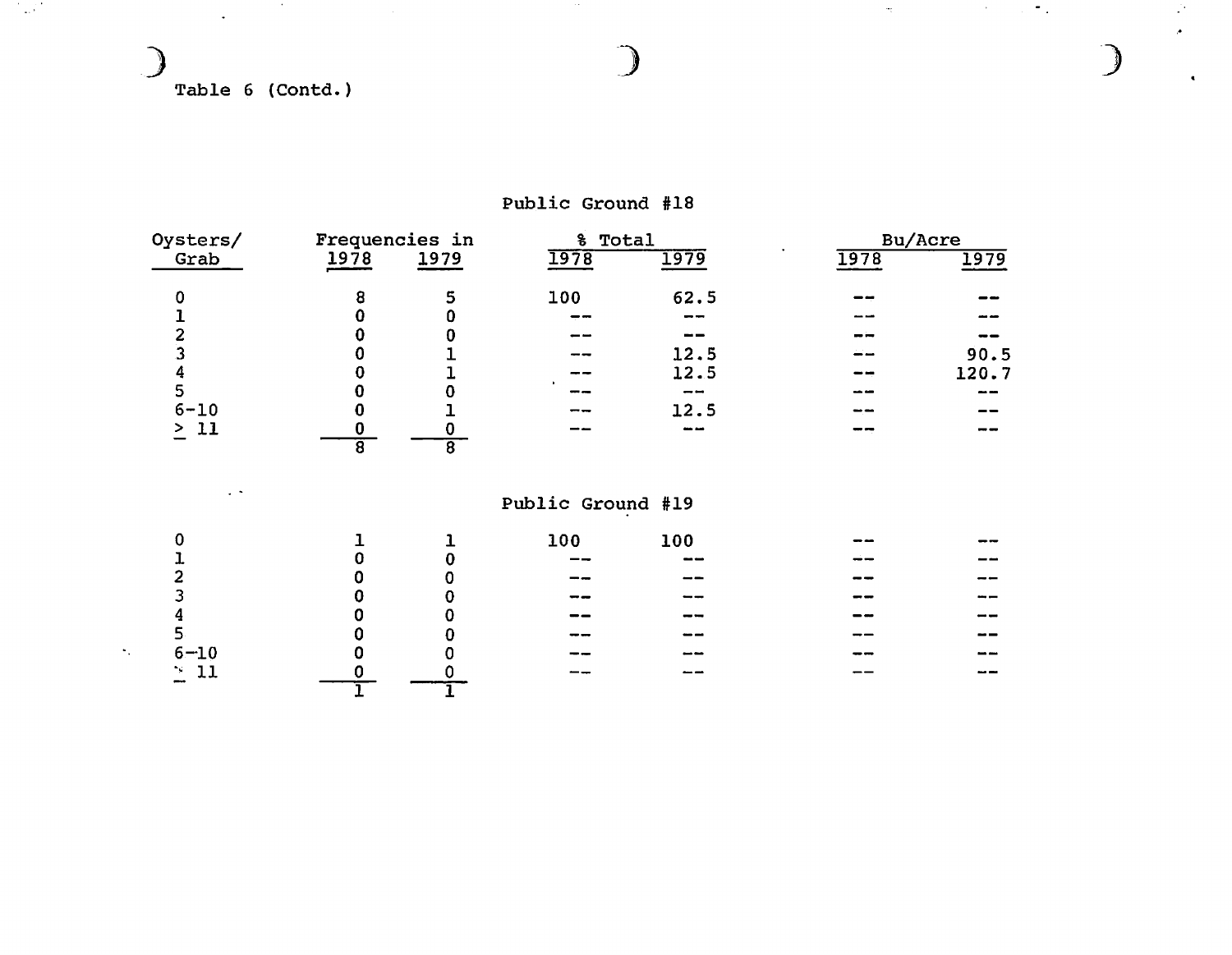## APPENDIX

 $\frac{1}{2}$ 

 $\sim$ 

 $\ddot{\phantom{a}}$ 

 $\ddot{\phantom{a}}$ 

 $\overline{\phantom{a}}$ 

 $\mathcal{L}$ 

 $\mathcal{A}$ 

 $\langle \cdot \rangle$  i

 $\mathcal{A}_{\mathbf{X}}$ 

 $\ddot{\phantom{1}}$ 

 $\mathcal{A}^{\mathcal{A}}$ 

■劉剛相相相は、「大陸相は諸韓信」(「大軍」(1992年1988年1998年1月18日) (1992年10月1日) - 1992年10月1日) - 1992年10月1日 - 1992年10月12日) - 1992年10月

 $\ddot{\phantom{0}}$  $\frac{1}{4}$ 

 $\bigcirc$ 

 $\bigcirc$ 

 $\bigcirc$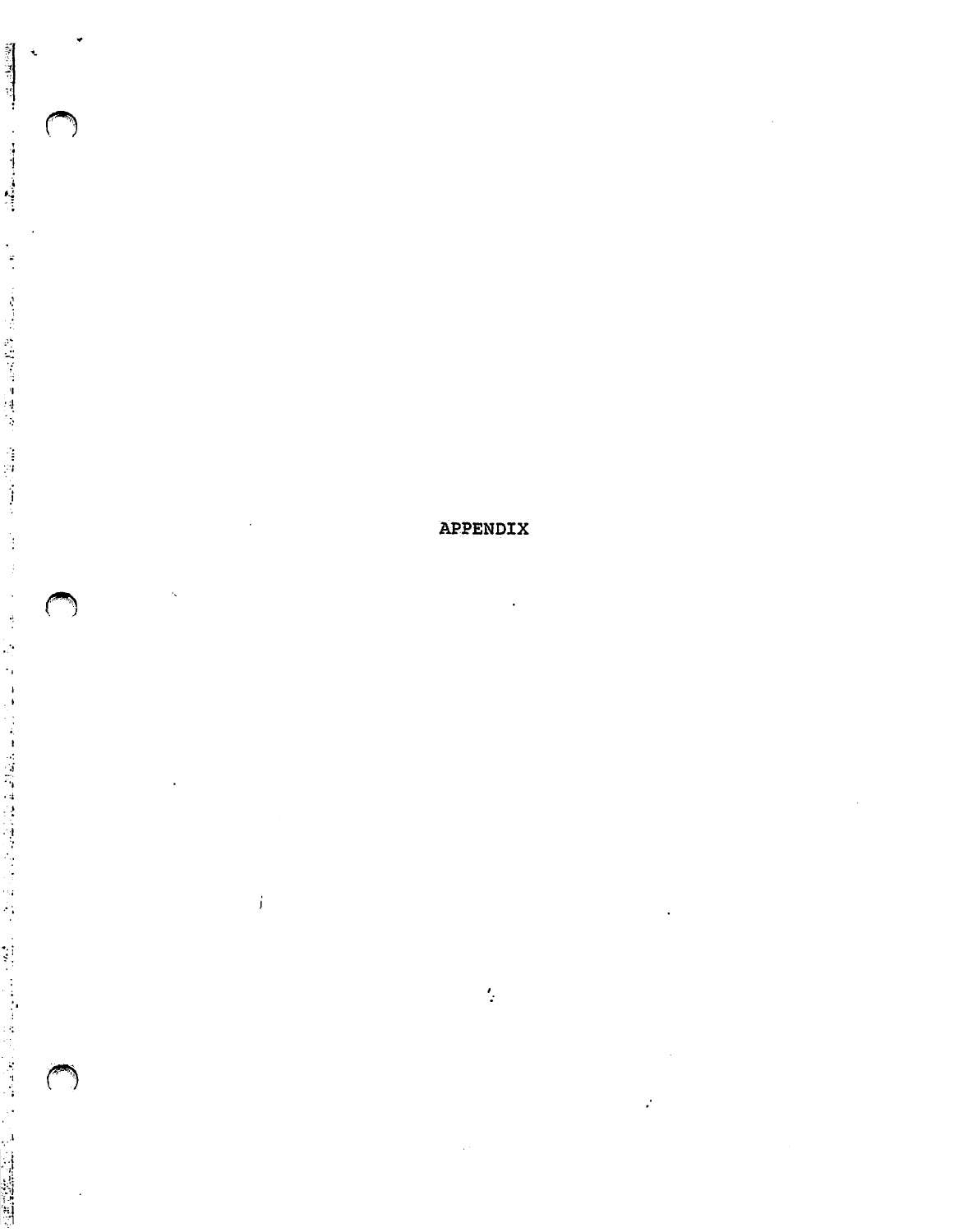Table A

) )

The total number of small and market-sized oysters taken in patent tong samples in Pocomoke Sound, Virginia before and after dredging. Data shows sample size and percentage of the total samples which had oysters. Based on all samples.

*)* 

 $\sigma_{\rm{eff}}$ 

Public Ground #10

|                            | 1978                     | 1979    | Net Change % |
|----------------------------|--------------------------|---------|--------------|
| No. of stations            | 75                       |         |              |
| Total count market oysters | 216                      |         |              |
| Total count small oysters  | 64                       | sampled |              |
| Total oysters              | 280                      |         |              |
| % stations with oysters    | $\overline{\phantom{m}}$ |         |              |
| Market oysters % total     | 77.1                     |         |              |
| Small oysters & total      | 22.9                     | Not     |              |
|                            | Public Ground #13        |         |              |
| No. of stations            | 214                      | 214     |              |
| Total count market oysters | 220                      | 183     | $-16.8%$     |
| Total count small oysters  | 252                      | 140     | $-44.48$     |
| Total oysters              | 472                      | 323     | $-31.6%$     |
| % stations with oysters    | 24.2                     | 18.2    |              |
| Market oysters & total     | 46.6                     | 56.6    | $+ 10.08$    |
| Small oysters & total      | 53.4                     | 43.3    | $-10.0%$     |
|                            | Public Ground #14        |         |              |
| No. of stations            | 217                      | 217     |              |
| Total count market oysters | 84                       | 85      | $+ 1.0%$     |
| Total count small oysters  | 201                      | 93      | $-46.3%$     |
| Total oysters              | 285                      | 178     | $-37.5%$     |
| % stations with oysters    | 17.5                     | 32.0    |              |
| Market oysters & total     | 29.5                     | 47.8    | $+ 18.3%$    |
| Small oysters % total      | 70.5                     | 52.2    | $-18.3%$     |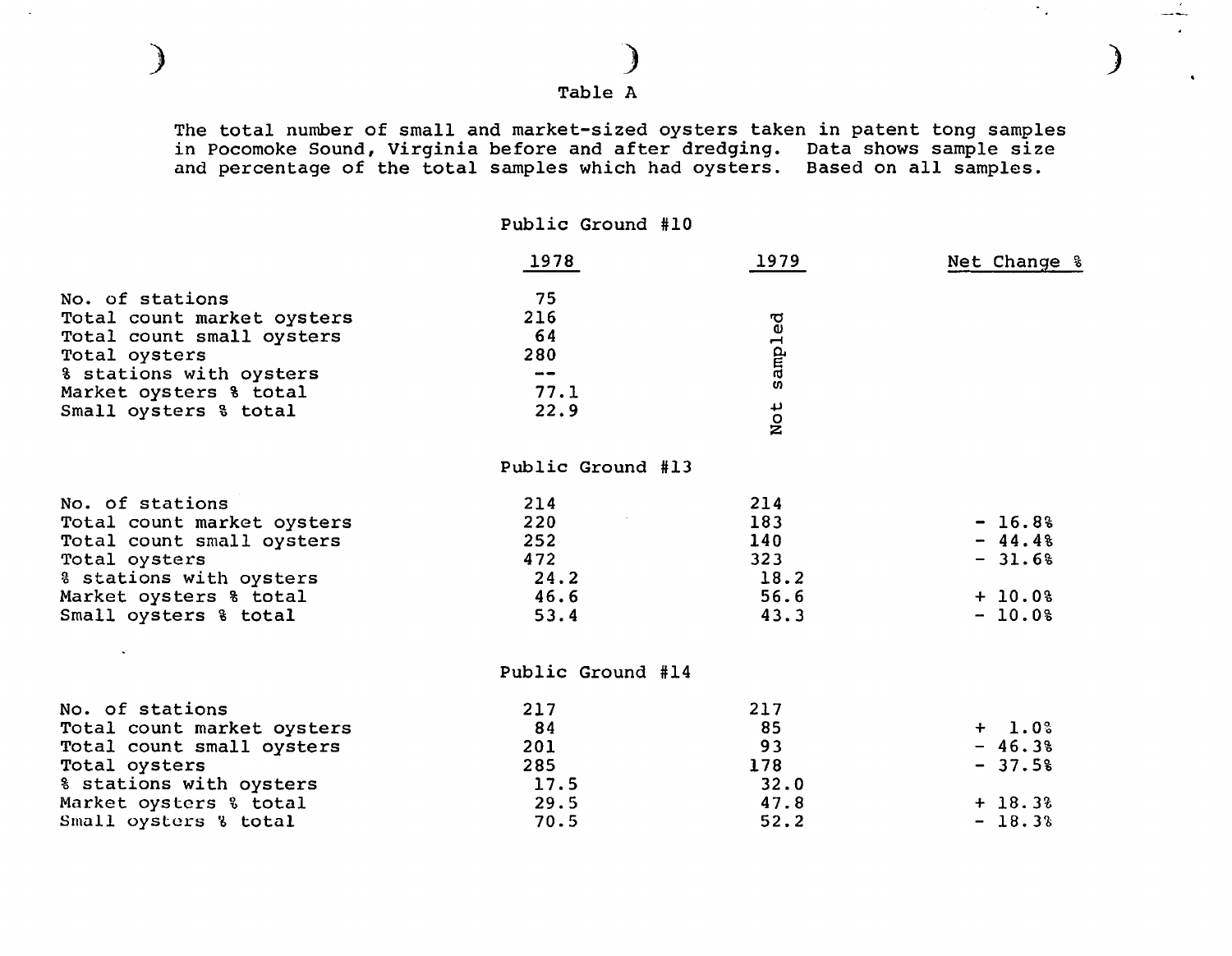# ) Table A (Contd.)

í.

Small oysters% total

## Public Ground #15

 $\mathcal{A}$ 

)

|                                                                                                                                                                           | 1978                                                  | 1979                                           | Net Change %                                               |
|---------------------------------------------------------------------------------------------------------------------------------------------------------------------------|-------------------------------------------------------|------------------------------------------------|------------------------------------------------------------|
| No. of stations<br>Total count market oysters<br>Total count small oysters<br>Total oysters<br>% stations with oysters<br>Market oysters % total<br>Small oysters % total | 75<br>55<br>108<br>163<br>18.9<br>33.7<br>66.3        | 75<br>68<br>85<br>153<br>23.0<br>38.6<br>61.4  | $+ 19.18$<br>$-21.2%$<br>$-6.0%$<br>$+ 4.9%$<br>$-4.98$    |
|                                                                                                                                                                           | Public Ground #17                                     |                                                |                                                            |
| No. of stations<br>Total count market oysters<br>Total count small oysters<br>Total oysters<br>% stations with oysters<br>Market oysters & total<br>Small oysters & total | 30<br>21<br>38<br>59<br>34.8<br>35.6<br>64.4          | 30<br>15<br>9<br>24<br>16.7<br>62.5<br>37.5    | $-28.6%$<br>$-76.3%$<br>$-59.0%$<br>$+26.9%$<br>$-26.9%$   |
|                                                                                                                                                                           | Public Ground #18                                     |                                                |                                                            |
| No. of stations<br>Total count market oysters<br>Total count small oysters<br>Total oysters<br>% stations with oysters<br>Market oysters % total<br>Small oysters % total | 38<br>$\mathbf{1}$<br>27<br>28<br>10.5<br>3.6<br>96.4 | 38<br>34<br>54<br>88<br>26.3<br>38.6<br>61.4   | $+972.0%$<br>$+ 50.0%$<br>$+ 68.2%$<br>$+35.0%$<br>$-35.0$ |
|                                                                                                                                                                           | Public Ground #19                                     |                                                |                                                            |
| No. of stations<br>Total count market oysters<br>Total count small oysters<br>Total oysters<br>& stations with oysters                                                    | 22<br>1.0                                             | 22<br>4<br>${\bf 1}$<br>$5\overline{)}$<br>2.0 |                                                            |
| Market oysters % total                                                                                                                                                    | 100.0                                                 | 80.0                                           | Insufficio                                                 |

None

20.0

Insufficient number to obtain data

)

 $\ddot{\phantom{a}}$ 

 $\ddot{\bullet}$ 

 $\mathcal{F}^{\text{max}}_{\text{max}}$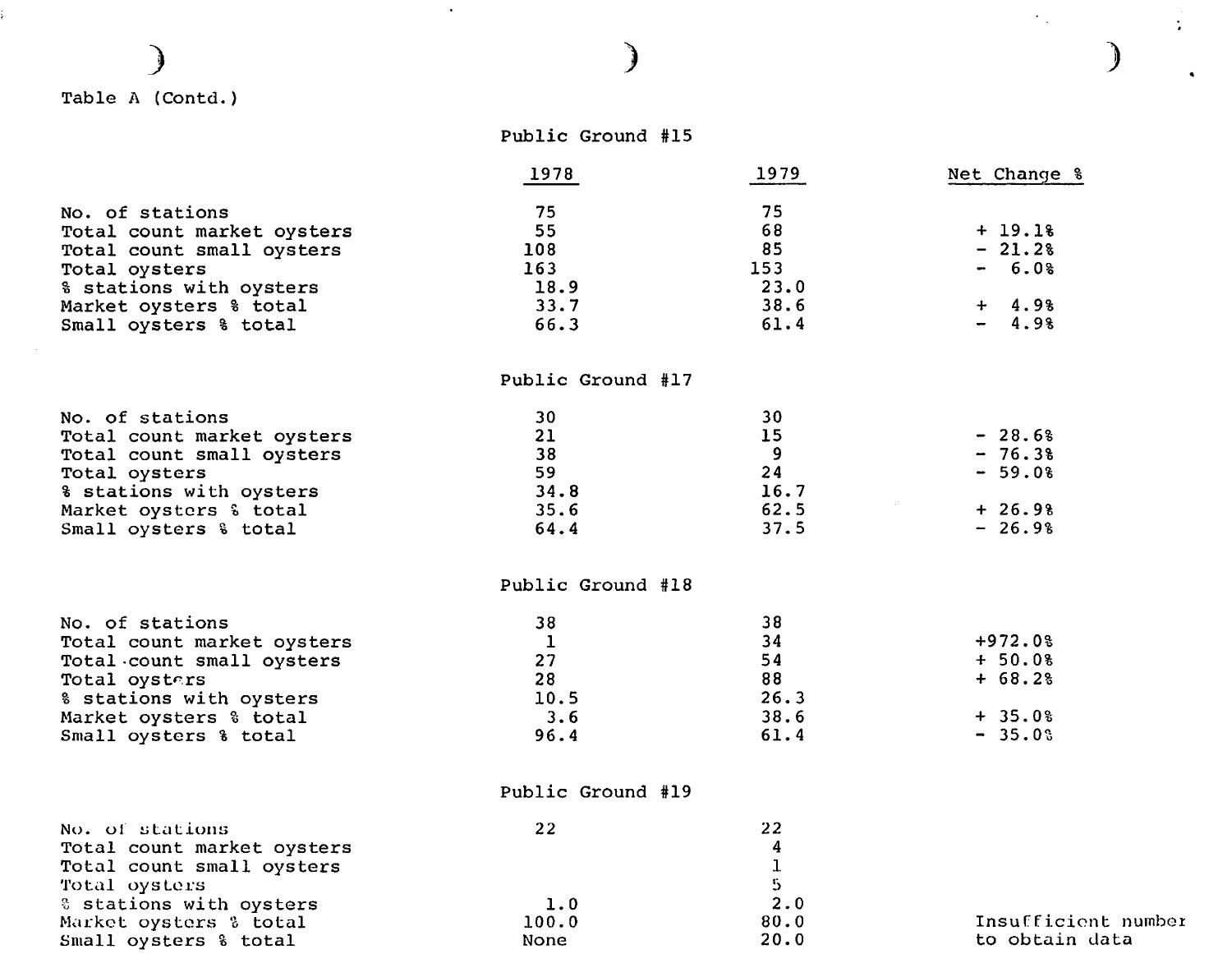$\sim$   $\sim$ 

## Table B

 $\mathcal{L}_{\text{max}}$ 

 $\overline{a}$ 

Estimated bushels of oysters and shell per acre and percentage of surface shell in Pocomoke Sound based upon all patent tong samples taken from areas designated in the Baylor Ground study.

| Year                     | Area     | No. of<br>Samples | Oysters<br>bu/acre       | Shells<br>bu/acre           | Percent<br>Surface<br>Shell |
|--------------------------|----------|-------------------|--------------------------|-----------------------------|-----------------------------|
| 1978<br>1979<br>Change & | P.G. #13 | 214<br>214        | 67.7<br>45.1<br>$-33.4%$ | 478.6<br>507.1<br>$+ 6.0%$  | 19.1<br>19.6                |
| 1978<br>1979<br>Change % | P.G. #14 | 217<br>217        | 40.6<br>24.4<br>$-39.9$  | 475.3<br>488.0<br>$+ 2.7$   | 18.1<br>20.4                |
| 1978<br>1979<br>Change % | P.G. #15 | 75<br>75          | 66.4<br>61.6<br>$-7.2%$  | 423.9<br>670.8<br>$+ 58.2%$ | 16.8<br>19.6                |
| 1978<br>1979<br>Change % | P.G. #17 | 30<br>30          | 39.2<br>24.1<br>38.5%    | 515.9<br>298.4<br>$-22.8%$  | 20.0<br>20.3                |
| 1978<br>1979<br>Change % | P.G. #18 | 38<br>38          | 8.1<br>67.5<br>$+833.3%$ | 671.41<br>462.3<br>$-31.1%$ | 22.4<br>25.7                |
| 1978<br>1979<br>Change & | P.G. #19 | 22<br>22          | >1<br>6.8<br>$- -$       | 404.7<br>336.8<br>$-16.8%$  | 15.5<br>30.0                |